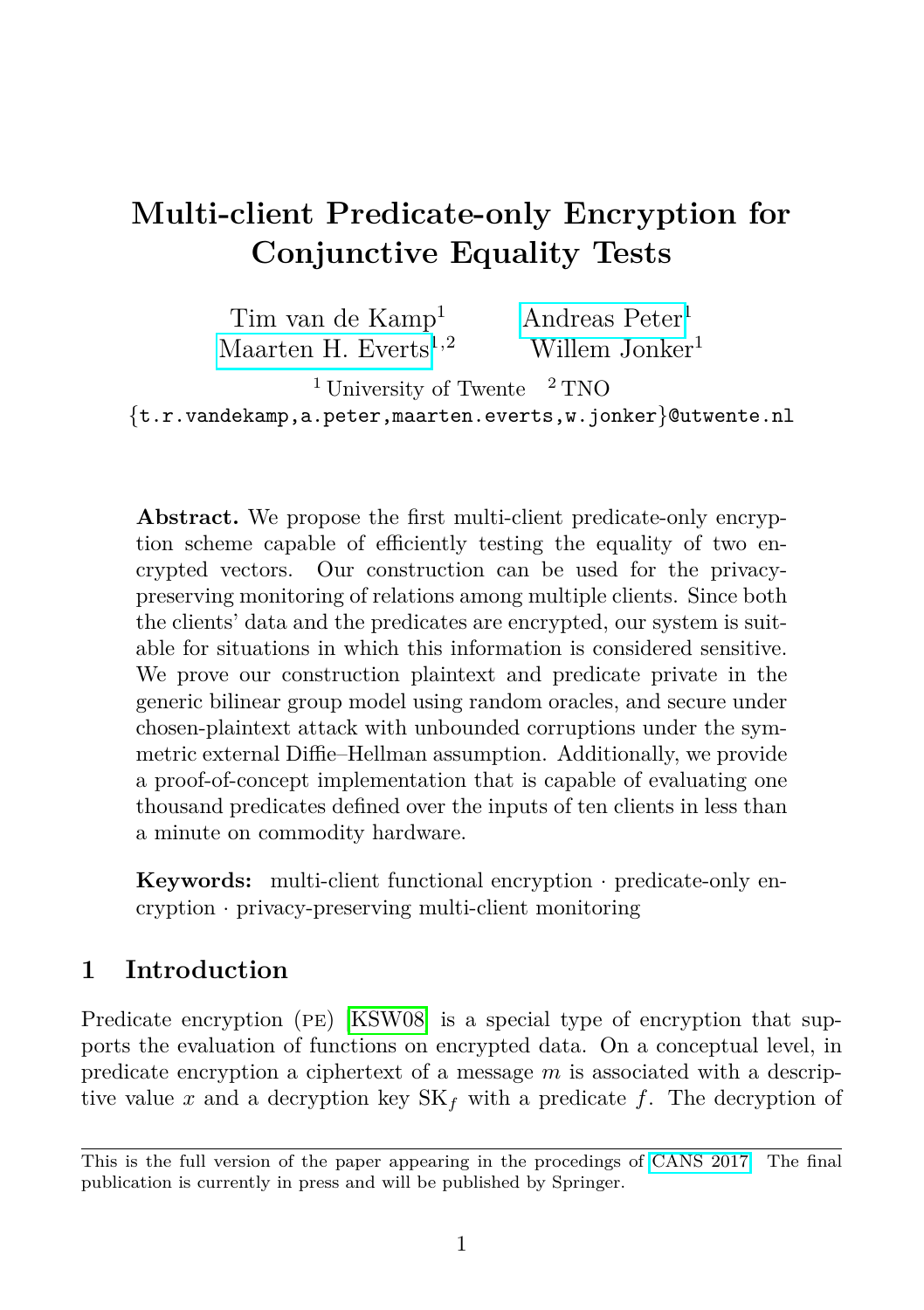a ciphertext using a key  $SK_f$  only succeeds if the predicate  $f(x)$  evaluates to true. Special-purpose variants of this notion include identity-based encryption (ibe) [\[BF01\]](#page-18-0), attribute-based encryption (abe) [\[SW05\]](#page-21-0), and hidden vector encryption (hve) [\[BW07\]](#page-18-1). Another variant of pe is predicate-only encryption [\[KSW08;](#page-19-0) [SSW09\]](#page-21-1). In predicate-only encryption, ciphertexts do not contain a message *m*, but merely consist of an encryption of the descriptive value *x*. In this case, the decryption algorithm returns the outcome of the predicate *f* evaluated on the predicate subject  $x$ , that is,  $f(x)$ .

The concept of PE can be generalized to functional encryption  $(FE)$  [\[ONe11;](#page-20-0) [BSW11\]](#page-18-2), in which the decryption of a ciphertext using a key  $SK<sub>f</sub>$  for a (not necessarily predicate) function *f* does not return the original plaintext *m*, but the value  $f(m)$  instead. More recently, Goldwasser *et al.* [\[GGG](#page-19-1)<sup>+</sup>14] formally defined multi-client functional encryption (MC-FE). MC-FE is a type of secret key encryption in which *n* distinct clients can individually encrypt a message  $m_i$  using their secret encryption key  $\text{usk}_i$ . Using a decryption key for an *n*-ary function  $f$ , the decryption algorithm takes as input the *n* ciphertexts of the clients and returns  $f(m_1, \ldots, m_n)$ . Although FE for generalized functionalities [\[GGH](#page-19-2)+13;  $GGG+14$  $GGG+14$  is an active field of research and of great theoretical interest, FE constructions for a restricted family of functions (such as predicates) are often far more efficient than FE schemes for arbitrary polynomially sized circuits. For example, most works in the area of MC-FE for generalized functionalities rely on inefficient primitives such as indistinguishability obfuscation or multilinear maps.

In this work, we propose the first *multi-client* predicate-only encryption scheme. Our construction can evaluate an *n*-ary predicate *f* on the descriptive values  $x_i$  coming from *n* distinct clients. The type of predicates that we can evaluate using our construction is restricted to conjunctive equality tests. To put it simply, our multi-client predicate-only encryption (MC-POE) scheme is capable of testing the equality of two encrypted vectors. One of these vectors is determined by the decryption key, while the other vector is composed of ciphertexts from several distinct clients. We also provide an extension to our construction in which the decryption keys may contain wildcard components. A wildcard component in the decryption key indicates that it does not matter what the client corresponding to that vector component encrypts: any value matches the wildcard. An attentive reader familiar with the concept of hve [\[BW07\]](#page-18-1) will recognize the functional similarity between the two concepts. However, a crucial difference in our construction is that the ciphertext vector is composed of the ciphertexts from multiple clients, instead of being generated by a single party. A further comparison of related work is discussed in Section [1.2.](#page-3-0)

Our multi-client predicate-only encryption construction uses pairing-based cryptography and satisfies two distinct security notions. The first notion cov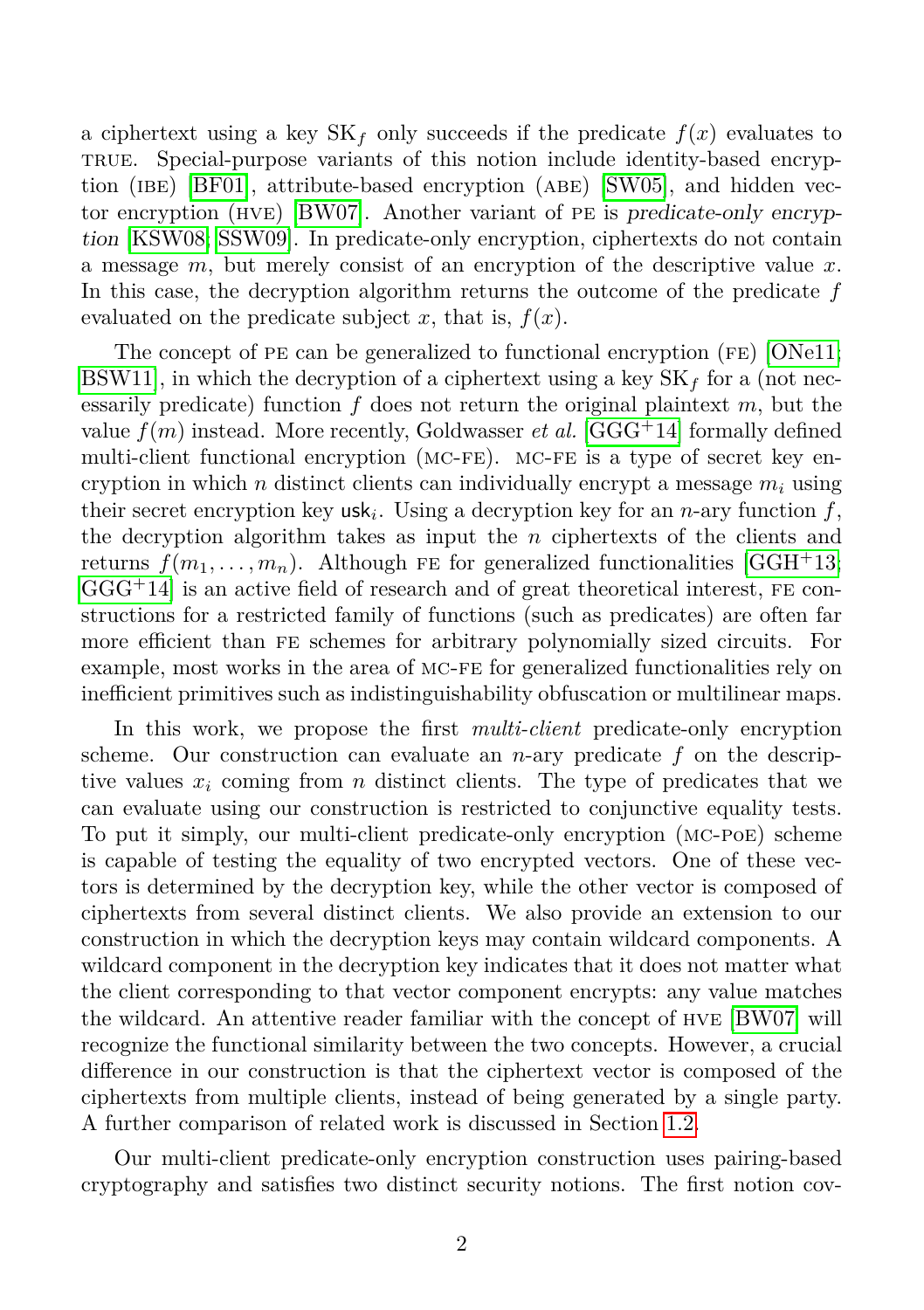ers both the attribute-hiding [\[KSW08\]](#page-19-0) (also termed plaintext-privacy [\[SSW09\]](#page-21-1)) and predicate-privacy [\[SSW09\]](#page-21-1) properties of predicate encryption. Informally, these properties guarantee that an adversary can neither learn the value *x* of a ciphertext, nor learn the predicate from a given decryption key. Since we construct a multi-client scheme, we choose to adapt the established MC-FE security requirement  $[GGG<sup>+</sup>14]$  $[GGG<sup>+</sup>14]$  for our full security notion of multi-client predicate-only encryption. This full security notion protects against an attacker that has oracle access to both the key generation algorithm and the encryption algorithm. In the associated security game, the adversary is additionally allowed to statically corrupt clients. We prove our construction secure in the generic bilinear group model using random oracles. We also propose the (intuitively weaker) chosenplaintext security notion, in which an attacker has only oracle access to the encryption algorithm, but can instead corrupt an *unbounded* number of clients. We prove our construction secure under this second notion in the standard model using the symmetric external Diffie–Hellman (SXDH) assumption.

Our construction is designed to be simple and fast. We have implemented and analyzed our construction to evaluate whether it is efficient enough to run in practice. In our proof-of-concept implementation, clients can encrypt their values in about 2*.*6 ms, while decryption keys, depending on the number of vector components, can be created in less than a second. The Test algorithm, used to evaluate the predicate on the multiple inputs, scales linearly in the number of inputs and requires only 0.10 seconds for the comparison of vectors of length 20.

#### <span id="page-2-1"></span>**1.1 Motivating Use Cases**

Privacy-preserving monitoring over encrypted data is one of the main applications for multi-client predicate-only encryption. For example, consider the monitoring of a system comprised of various independent subsystems. We want to raise an alarm when a dangerous combination of events at the various subsystems occurs. By centrally collecting status messages of the individual systems, we can check for such situations. Such a central collection of status messages additionally avoids the need for costly interactions between the various systems. However, if these status messages are considered sensitive, the monitoring cannot be done on the cleartext messages. Multi-client predicate-only encryption overcomes this problem by allowing a monitor to evaluate an *n*-ary predicate over multiple ciphertexts and raise an alarm when the predicate returns true.

A careful reader might realize that encryption of the status messages is not a sufficient requirement. If the monitor can check arbitrary predicates, it can as well recover the individual plaintext status messages, $<sup>1</sup>$  $<sup>1</sup>$  $<sup>1</sup>$  making its encryption</sup>

<span id="page-2-0"></span><sup>1</sup>For example, the monitor could create a decryption key for a predicate evaluation of a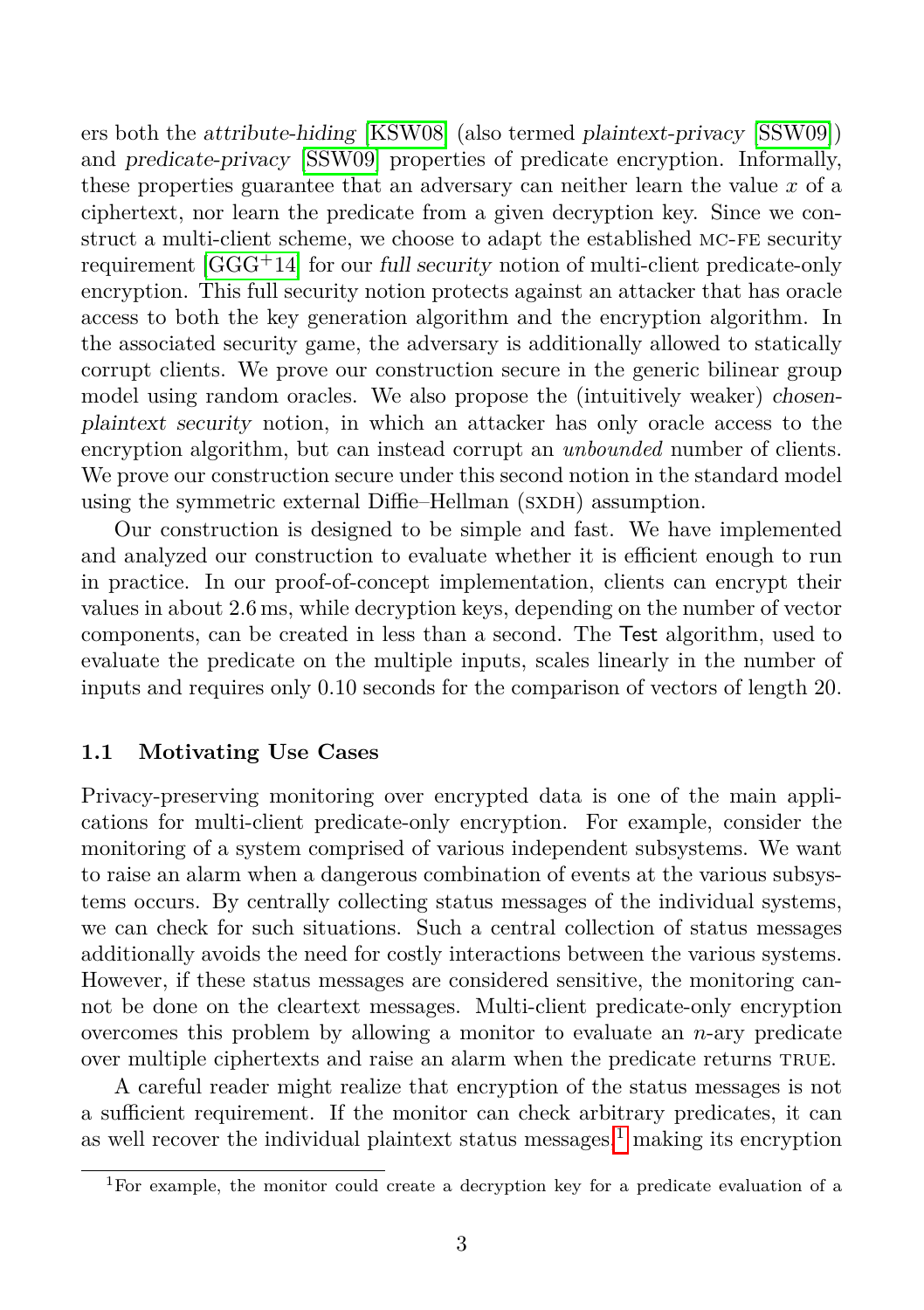useless. Therefore, we have to require that another party issues the decryption keys to the monitor. Since we can consider the monitor to be a third party, it is unlikely that it is allowed to learn the predicates, making a strong case for the requirement of both plaintext privacy and predicate privacy.

The functionality of our construction is developed with the applications in the critical infrastructure (ci) domain in mind. The benefits of information sharing are widely acknowledged [\[PCC97\]](#page-20-1), but stakeholders still very reluctant in sharing their information with other parties [\[SSF16;](#page-21-2) [DS09;](#page-19-3) [MS02\]](#page-20-2). We give two concrete use cases.

- *Detection of coordinated attacks.* While a single failure of a system in a ci may occur occasionally, a sudden failure of multiple systems from distinct ci operators, could be an indication of a large scale cyberattack. By centrally monitoring the "failure"/"running" status messages of the ci operators, a warning can be given to the national computer emergency response team whenever a combination of systems fails, allowing further investigation of the failures. Additionally, instead of sharing just binary messages to indicate whether a system has failed, it is also helpful to share and monitor cyberalert levels. These cyberalert levels from different clients are used to get an improved situational overview [\[LK15\]](#page-19-4).
- *Monitoring of dependencies among* ci *operators.* There exist many dependencies among various  $CIS [LNK^+09]$  $CIS [LNK^+09]$  $CIS [LNK^+09]$ , making it possible for disruptions to easily propagate from one infrastructure to another  $[CLO<sup>+</sup>06]$  $[CLO<sup>+</sup>06]$ . By timely reporting status messages on supply, a central authority can determine whether supply will meet demand and otherwise instruct parties to prepare their backup resources. Similarly, the sharing of compliance status (*e.g.*, whether they can be met or not) can be used to take the right security measures at another party [\[LK15\]](#page-19-4).

#### <span id="page-3-0"></span>**1.2 Related Work**

A multi-*input* functional encryption (MI-FE) [\[GGG](#page-19-1)<sup>+</sup>14] scheme is an fe scheme that supports the computation of functions over multiple encrypted inputs. Examples of special-purpose MI-FE include property-preserving encryption [\[PR12\]](#page-20-3), such as for ordering [\[BLR](#page-18-4)+15; [CLW](#page-18-5)+16] or equality [\[YTH](#page-21-3)+10], and multi-input inner product encryption (MI-IPE)  $[AGR^+17]$  $[AGR^+17]$ . The MI-IPE scheme by Abdalla *et al.*  $[AGR+17]$  $[AGR+17]$  is capable of computing the inner product of two vectors, *i.e.*, the decryption algorithm returns a scalar. This should not be confused with an inner-product *predicate* encryption scheme where *predicates* (with a TRUE)

single message, *e.g.*,  $f(x_1, \ldots, x_n) = \text{TRUE if and only if } x_1 = 0$ .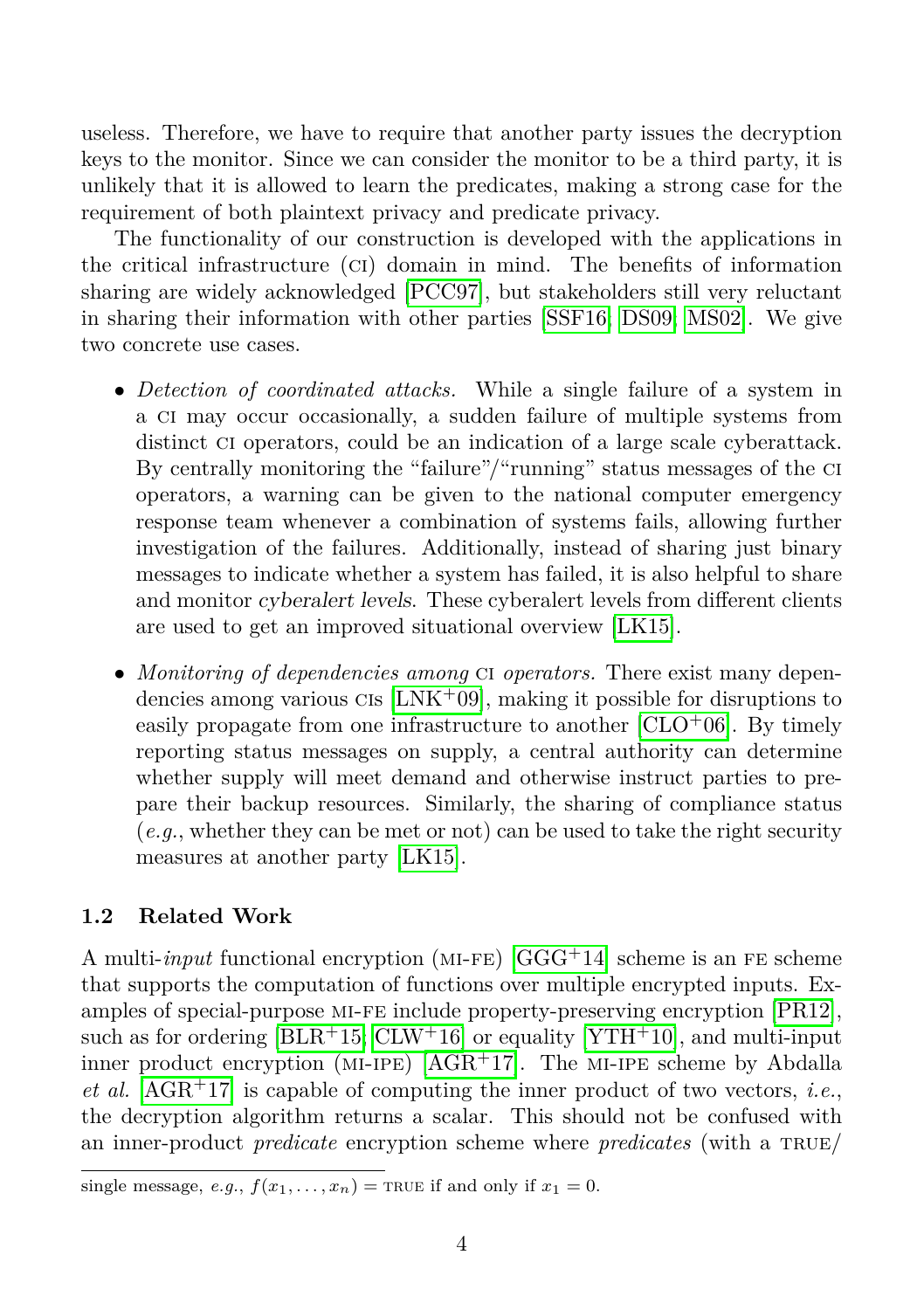false result) can be evaluated by an inner product. A private-key, multi-*client* FE (MC-FE) scheme  $[GKL^+13; GGG^+14]$  $[GKL^+13; GGG^+14]$  $[GKL^+13; GGG^+14]$  $[GKL^+13; GGG^+14]$  is a variant of MI-FE. There are two key differences between the two notions. Firstly, MC-FE requires that the ciphertexts for the function inputs are generated by individual *distinct* parties, while in MI-FE it is allowed to have only a single encryptor for all the inputs. Secondly, in MC-FE the ciphertexts are associated with a time-step  $[GGG<sup>+</sup>14]$  $[GGG<sup>+</sup>14]$  or identifier. Such an identifier is used to prevent mix-and-match attacks: decryption only works when all ciphertexts are associated with the same identifier.

Although not recognized as such, several special-purpose MC-FE schemes have already been proposed in literature. Shi *et al.*  $[SCR<sup>+</sup>11]$  $[SCR<sup>+</sup>11]$  propose a construction for the privacy-preserving aggregation of time-series data. Their construction allows a central party to compute and learn the sum over encrypted numbers, without learning the individual numbers themselves. Decentralized multi-authority attribute-based encryption (MA-ABE) [\[LW11\]](#page-20-5) can also be considered a form of MC-FE. In MA-ABE, several decryption keys, issued by different authorities and associated with an identifier, need to be combined to decrypt a single ciphertext. The similarity becomes apparent once we swap the roles of the ciphertext and decryption keys.

Wildcards have been used in PE before by Abdalla *et al.* [\[ACD](#page-17-1)<sup>+</sup>06] in IBE and by Boneh and Waters [\[BW07\]](#page-18-1) in hve. These works differ from our work in several aspects. Most importantly, our construction is a multi-client variant instead of single-client. If we would apply a single-client construction in a multi-client setting, we would leak the individual predicate results for each party. Secondly, we achieve both plaintext privacy and predicate privacy, which is known to be impossible to accomplish in the public-key setting  $[SSW09]$  ( $[ACD<sup>+</sup>06$  $[ACD<sup>+</sup>06$ ; BW07) are in the public-key setting). Finally, we look at predicate-only encryption, not at regular pe in which the ciphertexts may also contain an encrypted payload message.

Numerous PE schemes are used for searchable encryption (SE)  $[BHJ^+14]$  $[BHJ^+14]$ . However, we see no great benefit in applying MC-PoE as an se scheme. MC-PoE enables us to compute a predicate over multiple inputs from several explicitly chosen clients. In se, this would correspond to a search over documents where the query specifies which keywords have to be set by which parties. This is also the reason why existing multi-*writer* [\[BHJ](#page-18-6)<sup>+</sup>14] schemes, do not consider searching over documents using queries which, for example, specify that party  $p_1$  should have added keyword *w*1, while party *p*<sup>2</sup> should have added keyword *w*2.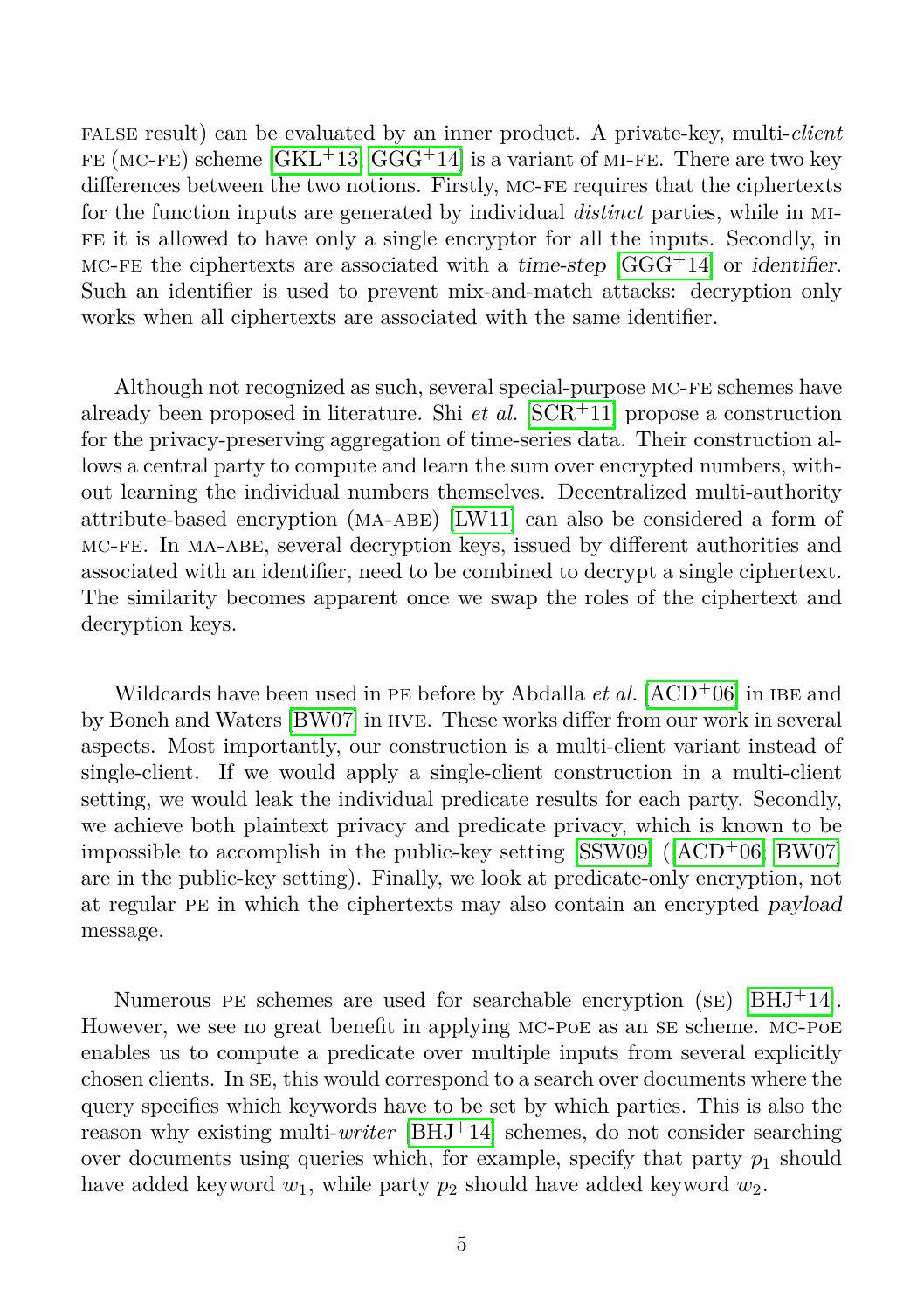# **2 Preliminaries**

Throughout this paper, we use  $x \leftarrow R} S$  to denote that *x* is chosen uniformly at random from the finite set *S*. We denote the *i*th component of a vector *v* as *v<sup>i</sup>* . For a set of indices *I*, we write  $v<sub>I</sub>$  for the subvector of *v*. Instead of consistently using the vector notation, we use set notation when this is more convenient.

#### **2.1 Primitives and Assumptions**

Our construction uses asymmetric bilinear maps.

**Definition 1** (Bilinear Map). Let  $\mathbb{G}_1$ ,  $\mathbb{G}_2$ , and  $\mathbb{G}_T$  be cyclic multiplicative groups of prime order p. The map  $e: \mathbb{G}_1 \times \mathbb{G}_2 \to \mathbb{G}_T$  is an asymmetric bilinear map if the following two conditions hold.

- The map is bilinear;  $\forall g_1 \in \mathbb{G}_1, g_2 \in \mathbb{G}_2, a, b \in \mathbb{Z}_p$ :  $e(g_1^a, g_2^b) = e(g_1, g_2)^{ab}$ .
- The map is non-degenerate; generators  $q_1$  and  $q_2$  are chosen such that the order of the element  $e(g_1, g_2) \in \mathbb{G}_T$  equals p, the order of group  $\mathbb{G}_T$ .

More specifically, we use a Type 3 pairing [\[GPS08\]](#page-19-7), where no efficiently computable homomorphisms between the groups  $\mathbb{G}_1$  and  $\mathbb{G}_2$  can be found.

We use the function  $\mathcal{G}(1^{\kappa})$  to generate the parameters for a Type 3 bilinear group for the security parameter *κ*.

Additionally, we use a *pseudorandom permutation* (PRP) over  $\mathcal{M} \subseteq \mathbb{Z}_n$ .

**Definition 2** (Pseudorandom Function). For key space  $K$  and message space  $M$ define the function  $\pi: \mathcal{K} \times \mathcal{M} \rightarrow \mathcal{M}$ . The function  $\pi$  is a pseudorandom permutation (PRP) if the output of  $\pi$  is indistinguishable from the output of a permutation chosen uniformly at random from the set of all possible permutations over M.

The security of our construction is based on the decisional Diffie–Hellman (DDH) problem and the symmetric external Diffie–Hellman (SXDH) problem.

**Assumption 1.** The decisional Diffie–Hellman (DDH) assumption states that, given  $(\mathbb{G}, g \in \mathbb{G}, g^a, g^b, Z)$  for uniformly at random chosen *a* and *b*, it is hard to distinguish  $Z = g^{ab}$  from  $Z \stackrel{R}{\leftarrow} \mathbb{G}$ .

**Assumption 2.** Given the bilinear groups  $\mathbb{G}_1$  and  $\mathbb{G}_2$ , the symmetric external Diffie–Hellman (SXDH) assumption states that the DDH problem in both group  $\mathbb{G}_1$ and group  $\mathbb{G}_2$  is hard.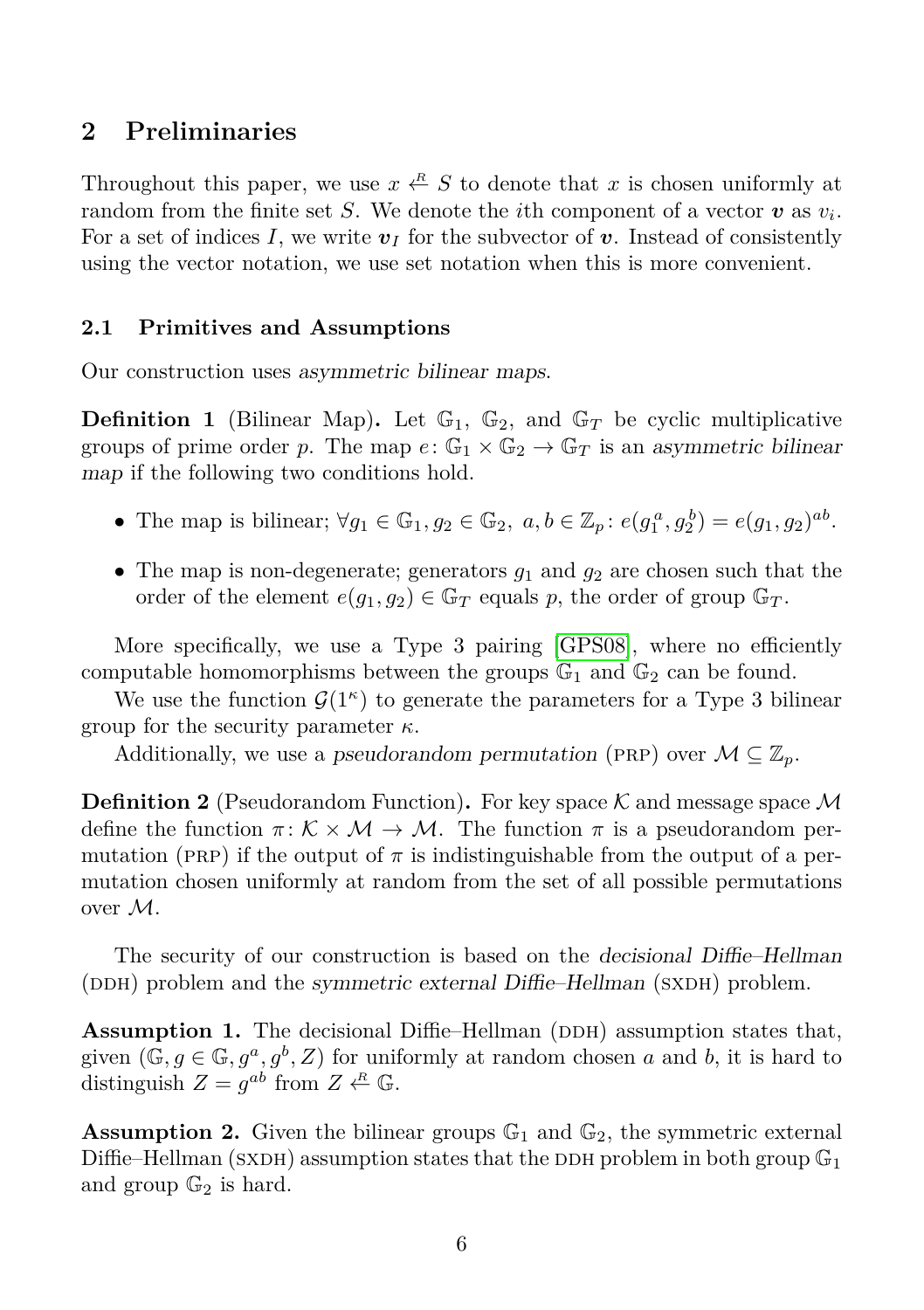# **3 Multi-client Predicate-only Encryption**

A multi-client predicate-only encryption scheme is a collection of the following four polynomial-time algorithms.

**Setup(** $1^{\kappa}$ **,** *n***).** This algorithm defines the public parameters pp, a master secret key msk, and the encryption keys usk<sub>i</sub> for every client  $1 \leq i \leq n$ . The algorithm also defines the finite message space  $\mathcal{M}^n$  and the predicate family  $\mathcal{F}$ , which predicates are efficiently computable on  $\mathcal{M}^n$ .

**Encrypt(**usk<sub>*i*</sub>, id, *x*<sub>*i*</sub>**)**. A client *i* can encrypt a value  $x_i \in M$  using its encryption key usk<sub>i</sub> and an identifier id. Different clients can use the same identifier, however, each client can only use an identifier at most once. The algorithm returns a ciphertext  $ct_{id}$ . We usually omit the index id when there is no ambiguity. Furthermore, we introduce the following simplification of notation for a set of ciphertexts associated with the same id: For an ordered set  $S \subseteq \{1, \ldots, n\}$ of indices, we write the set of ciphertexts  $\{ \text{Encrypt}(\text{usk}_i, \text{id}, x_i) \mid i \in S \}$  as Encrypt(usk<sub>*S*</sub>, id,  $x_S$ ). If  $S = \{1, \ldots, n\}$ , we simply write Encrypt(usk, id, x) or ct*x*.

**GenToken(**msk*, f***).** The key generator can create a decryption key, termed token, for predicate  $f \in \mathcal{F}$  using the msk. The algorithm returns the token  $tk_f$ .

**Test(**tk<sub>f</sub>, ct<sub>x</sub>). The Test algorithm requires a vector of ciphertexts  $ct_x$  and a token  $t \cdot k_f$  as input. The algorithm outputs a Boolean value.

**Definition 3** (Correctness)**.** A multi-client predicate-only encryption scheme is correct if  $\text{Test}(\mathsf{tk}_f, \mathsf{ct}_x) = f(x)$ . Formally, we require for all  $n \in \mathbb{N}, x \in \mathcal{M}^n$ , and  $f \in \mathcal{F}$ ,

$$
\Pr\left[\text{Test}(\text{ct}_x,\text{tk}_f)\neq f(x): \begin{matrix} \text{(pp, msk, \{usk_i\})} \leftarrow \text{Setup}(1^\kappa, n) \\ \text{ct}_x \leftarrow \text{Encrypt}(\text{usk}, \text{id}, x) \\ \text{tk}_f \leftarrow \text{GenToken}(\text{msk}, f) \end{matrix}\right]\right]
$$

is negligible in the security parameter  $\kappa$ , where the probability is taken over the coins of Setup, Encrypt, and GenToken.

Note that we do not impose any restriction on the output of Test if it operates on messages encrypted under different identifiers.

### **3.1 Security**

A commonly considered security game for private-key functional encryption is an indistinguishability-based notion under which the adversary may query both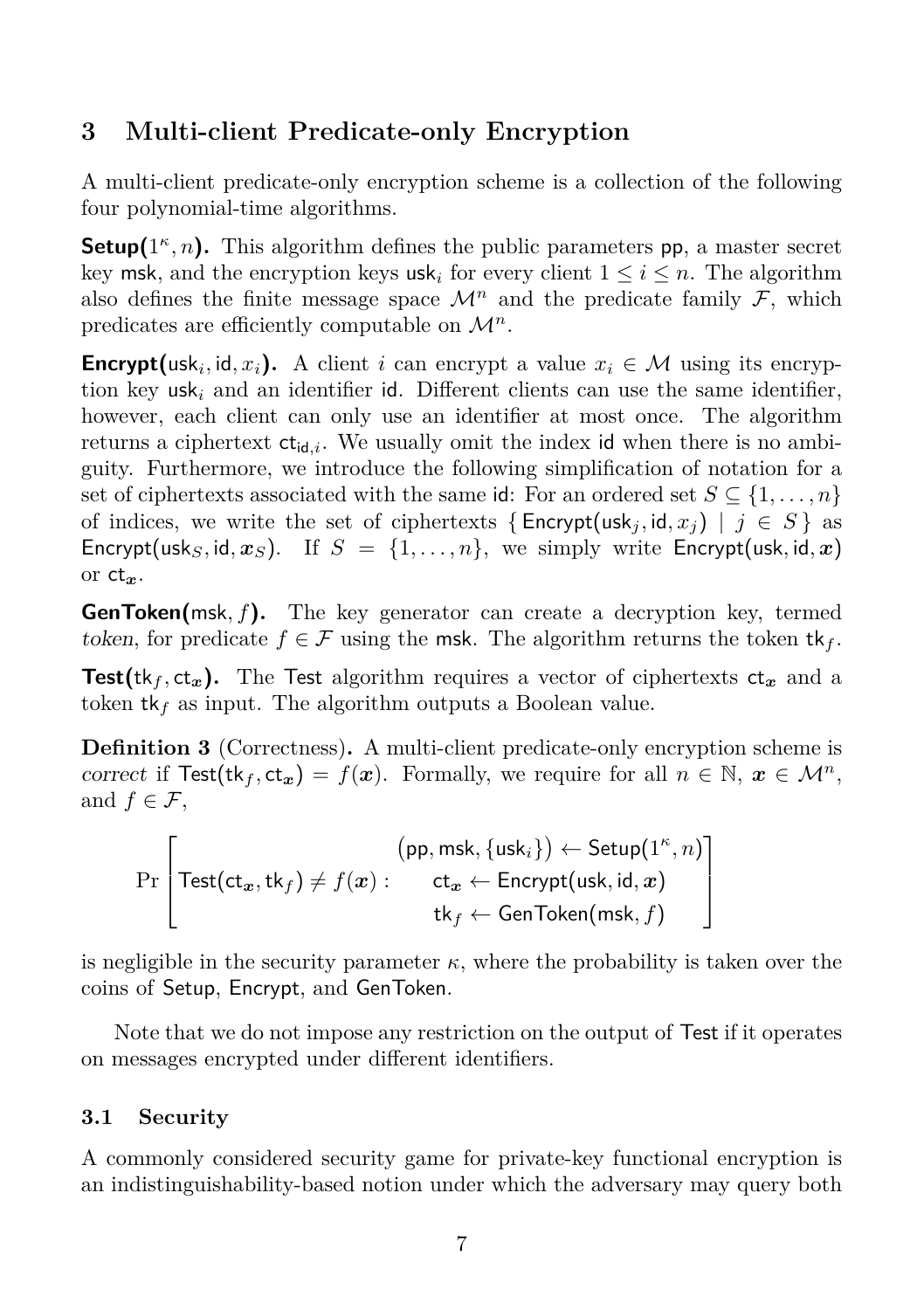the Encrypt and the GenToken oracles [\[KSW08;](#page-19-0) [SSW09;](#page-21-1) [GGG](#page-19-1)<sup>+</sup>14]. Since our MC-PoE is a special case of MC-FE, we start from the security notion from Goldwasser *et al.* [\[GGG](#page-19-1)<sup>+</sup>14]. However, they only consider the indistinguishability of plaintexts (plaintext privacy [\[KSW08;](#page-19-0) [SSW09\]](#page-21-1)) and not of functions (function or predicate privacy [\[BS15;](#page-18-7) [SSW09\]](#page-21-1)) in their security definition. In the following full security notion, we combine the plaintext-privacy and predicate-privacy notions, similarly to Shen *et al.* [\[SSW09\]](#page-21-1).

Because an evaluation of a predicate on a set of messages reveals some information about the messages in relation to the predicate (and *vice versa*), we cannot allow the adversary to query for all combinations of messages and predicates. For example, an adversary can distinguish an encryption of message  $x_0$  from an encryption of  $x_1$  if it has a token for a predicate f such that  $f(x_0) \neq f(x_1)$ . Even if we require  $f(x_0) = f(x_1)$  for all predicates f that the adversary queried, a similar situation can still appear. To see this, consider an adversary corrupting client *i* so that it can encrypt any message *m<sup>i</sup>* as *i*th input. This means that the adversary can also trivially distinguish the two messages if there exists a value  $m_i$ , such that if it replaces the *i*th input of  $x_0$  and  $x_1$  by  $m_i$  (resulting in inputs  $x'_0$  and  $x'_1$  respectively), the predicate has different outputs, *i.e.*,  $f(\mathbf{x}'_0) \neq f(\mathbf{x}'_1)$ . Likewise, we also have to require that the predicates  $f_0$  and  $f_1$ yield the same result on a queried input  $x$ , even if the adversary replaces some of the corrupted clients' inputs by another value.

In our security definition, we use the term static corruptions to indicate that the adversary announces the corrupted clients at the beginning of the game and cannot corrupt additional clients during the rest of the game. We let *I* be the set of indices of the uncorrupted clients and, similarly, indicate the indices of the corrupted clients by the set  $\overline{I}$ . Recall that we use the notation  $x_I$  to denote the subvector of *x* containing only the components from the set *I*. We denote with  $f(\mathbf{x}_I, \cdot)$  a predicate f with the pre-filled inputs  $\mathbf{x}_I$ .

<span id="page-7-0"></span>**Definition 4** (Full Security). A multi-client predicate-only encryption scheme is adaptive full secure under static corruptions if every probabilistic polynomial time adversary  $\mathcal A$  has at most a negligible advantage in winning the following game.

**Initialization** The adversary  $A$  submits a set of indices  $\overline{I}$  to the challenger. We define the complement set  $I = \{1, \ldots, n\} \setminus \overline{I}$ .

**Setup** The challenger runs Setup( $1^{\kappa}, n$ ) to get the pp, msk, and  $\{u s k_i\}_{1 \leq i \leq n}$ . It gives the public parameters **pp** and corrupted clients' keys  $\{ \text{usk}_i \mid i \in I \}$  to the adversary.

**Query 1** The adversary A may query the challenger for ciphertexts or tokens.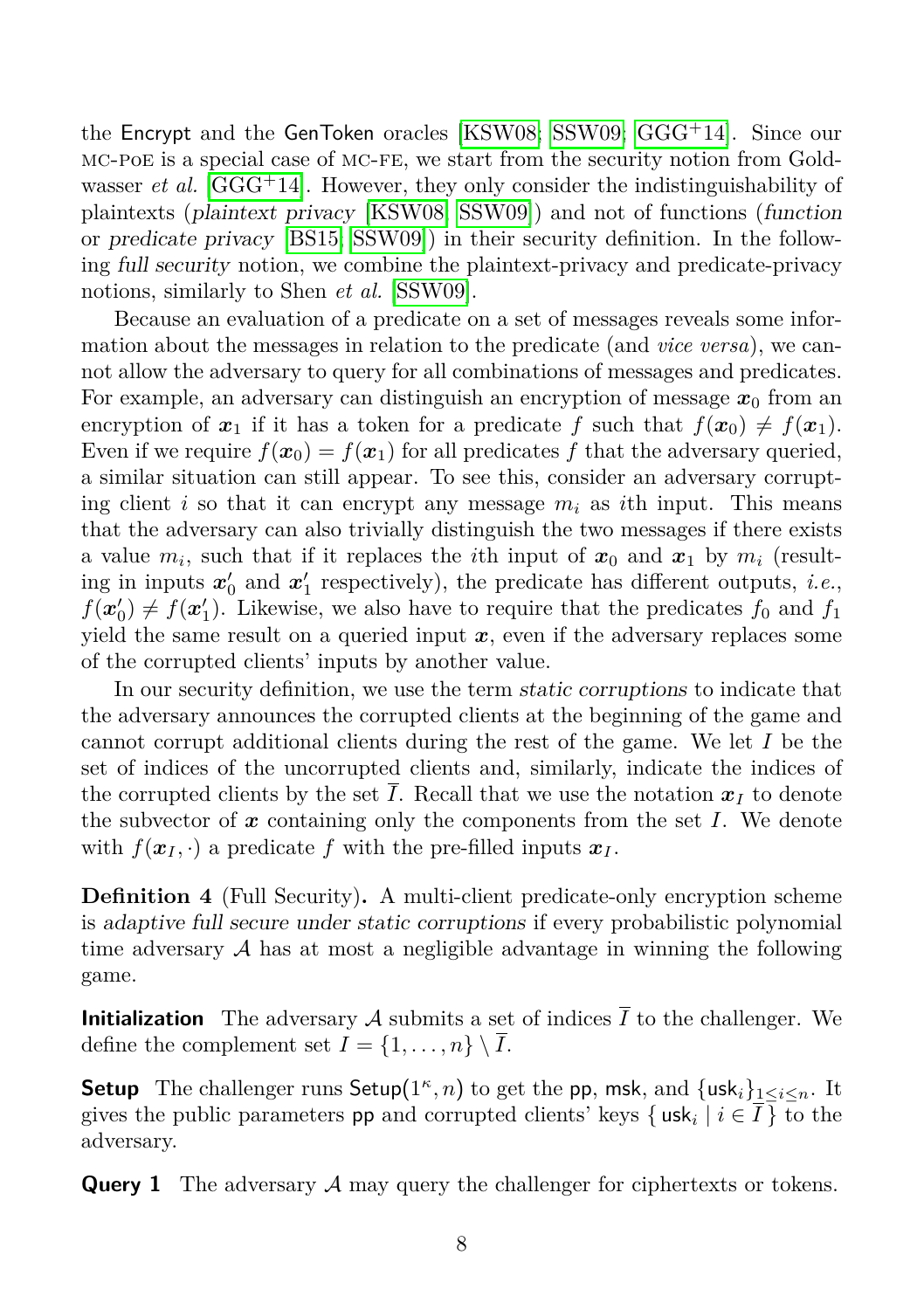- In case of a ciphertext query for  $(i, id, x_i)$ , the challenger returns  $ct_{id,i} \leftarrow$  $\mathsf{Encrypt}(\mathsf{usk}_i, \mathsf{id}, x_i).$
- For a token query for f, the challenger returns  $\mathsf{tk}_f \leftarrow \mathsf{GenToken}(\mathsf{msk}, f)$ .

**Challenge** The challenger picks a random bit *b*. The adversary can either request a ciphertext challenge or a token challenge.

- In case of a ciphertext challenge, the adversary sends  $(\mathsf{id}^*, \mathbf{x}_{0,I}^*, \mathbf{x}_{1,I}^*)$  to the challenger and receives the challenge  $Ch_I \leftarrow \text{Encrypt}(\text{usk}_I, \text{id}^*, x_{b,I}^*)$  in return.
- In case of a token challenge, the adversary sends  $(f_0^*, f_1^*)$  to the challenger. The challenger returns the challenge  $\mathsf{Ch} \leftarrow \mathsf{GenToken}(\mathsf{msk}, f_b^*)$ .

**Query 2** The adversary may query the challenger again, similar to Query 1.

**Guess** The adversary outputs its guess  $b' \in \{0, 1\}$  for the bit *b*.

We say that adversary  $A$  wins the game, if  $b' = b$  and

- in case of a ciphertext challenge, A did not query for a ciphertext using identifier id<sup>∗</sup> in any of the two query phases, nor query for a predicate *f*, such that  $f(x_{0,I}^*, \cdot) \neq f(x_{1,I}^*, \cdot);$
- in case of a token challenge, A did not query for  $(i, id, x_i)$ , for uncorrupted clients  $i \in I$ , such that it can combine these inputs  $x_i$  for the same id, into a vector  $\mathbf{x}_I$ , where  $f_0^*(\mathbf{x}_I, \cdot) \neq f_1^*(\mathbf{x}_I, \cdot)$ .

Note that in the above defined game, in case of a ciphertext challenge, the challenger only returns challenge ciphertexts for the uncorrupted clients. The adversary can still evaluate predicates on the received challenge by generating the ciphertext values for the corrupted clients using their encryption keys.

It is important to realize that the challenger can decide whether the adversary wins the game or not in polynomial time. This is possible because the adversary  $A$  can only query for a polynomial number of ciphertexts and tokens. Moreover, the challenger is able to efficiently check if  $f(\mathbf{x}_I, \cdot) = f'(\mathbf{x}'_I, \cdot)$  as both *n* and  $\mathcal{M}^n$  are finite and fixed by  $\mathsf{Setup}(1^{\kappa},n)$ .

<span id="page-8-0"></span>**Definition 5** (Selective Full Security)**.** The definition of a selective full secure under static corruptions multi-client predicate-only encryption scheme is similar to the adaptive full security notion of Definition [4.](#page-7-0) The difference between the two, is that in selective security game, the challenge request (*i.e.*, either  $(\mathsf{id}^*, \boldsymbol{x}_{0,I}^*, \boldsymbol{x}_{1,I}^*)$  or  $(f_0^*, f_1^*)$ ) is announced during Initialization.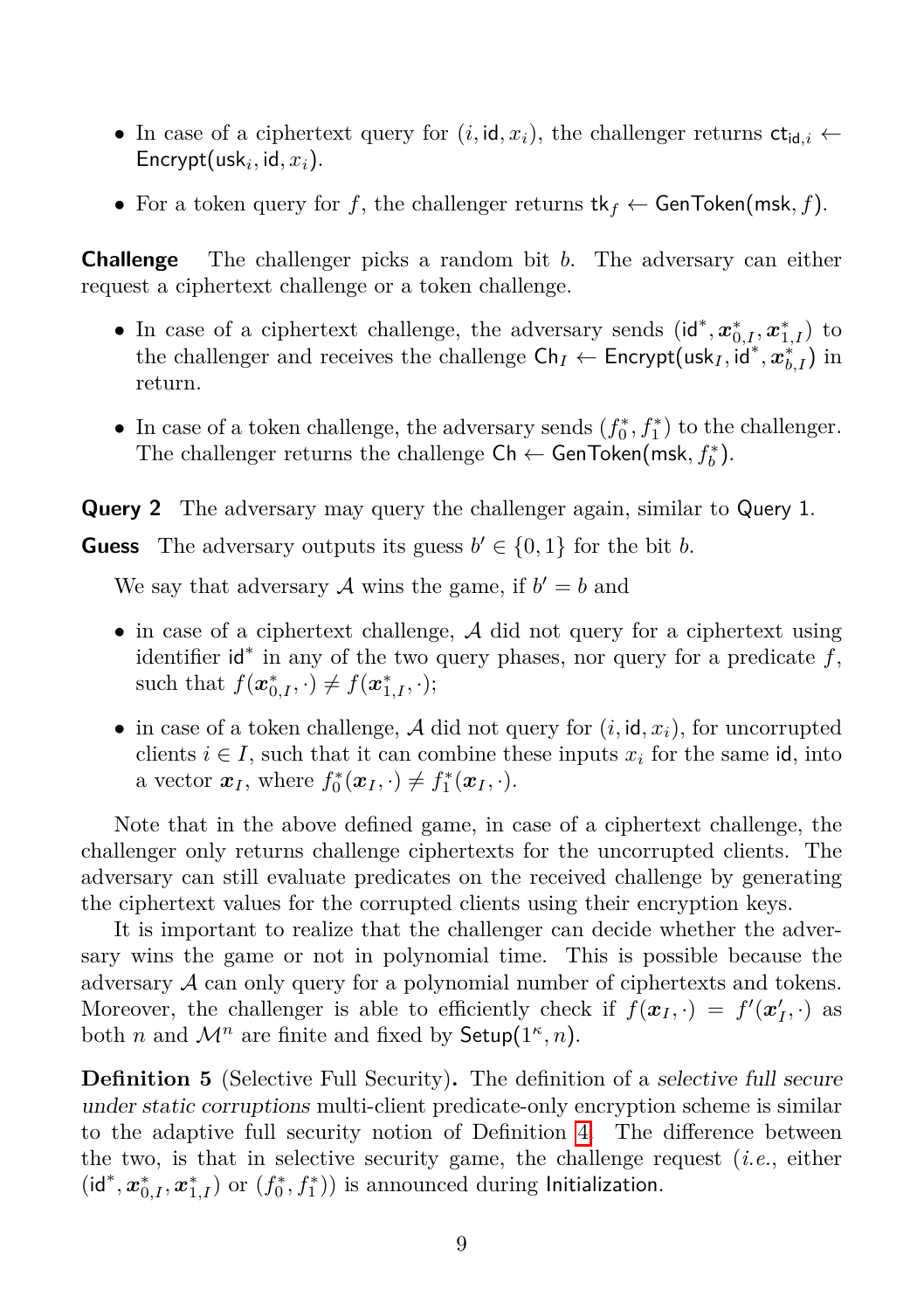As explained before, the full security definition actually defines two security notions. We say that an MC-PoE scheme is adaptive (selective) plaintext private if no adversary can win the adaptive (selective, respectively) full security game with a ciphertext challenge. Similarly, an MC-POE scheme is adaptive (selective) predicate private if no adversary can win the adaptive (selective, respectively) full security game with a token challenge.

**Chosen-Plaintext Security.** The definition of full security is very strong as it allows an adversary to query for both ciphertexts and tokens. This is similar to the chosen-ciphertext attack (cca) security notion used in public-key cryptogra-phy, where the adversary can query both the encryption and decryption<sup>[2](#page-9-0)</sup> oracle. To accommodate for a different attacker model, we define a chosen-plaintext security notion, where the adversary only has access to the encryption oracle and is asked to distinguish between two ciphertexts. Such a notion is similar to chosen-plaintext attack (cpa) security as defined in public-key cryptography and is also related to the offline security notion of Lewi and Wu [\[LW16\]](#page-20-6), in which an attacker has only access to ciphertexts and not to decryption keys. To make our notion stronger, we give the adversary access to all clients' encryption keys (but not to the internal randomness of the clients).

<span id="page-9-1"></span>**Definition 6** (Chosen-Plaintext Security)**.** A multi-client predicate-only encryption scheme is chosen-plaintext secure under unbounded corruptions if any probabilistic polynomial time algorithm  $\mathcal A$  has at most a negligible advantage in winning the following game.

**Setup** The challenger runs Setup( $1^{\kappa}, n$ ) to get the pp, msk, and  $\{u s k_i\}_{1 \leq i \leq n}$ . It gives the public parameters **pp** and all clients' keys  $\{usk_i\}_{1 \leq i \leq n}$  to the adversary. Note that the adversary  $A$  can encrypt any message  $x_i$  for identifier id using the  $\text{key usk}_i$  by computing  $\textsf{Encrypt}(\textsf{usk}_i, \textsf{id}, x_i).$ 

**Challenge** The adversary sends the challenge request  $(\mathbf{id}^*, \mathbf{x}_0^*, \mathbf{x}_1^*)$  to the challenger. The challenger picks a random bit *b* and returns  $\mathsf{Encrypt}(\overline{\mathsf{usk}}, \mathsf{id}^*, \mathbf{x}_b^*)$  to the adversary.

**Guess** The adversary outputs its guess  $b' \in \{0, 1\}$  for the bit *b*.

We say that adversary A wins the game if  $b' = b$ .

Observe that in this game the adversary is given *every* client's private key. This security requirement is quite strong and corresponds to a following situation: Even if an attacker compromises a client and steals its encryption keys,

<span id="page-9-0"></span> $2 \text{In MC-PoE}$ , an adversary can use a token and the public Test algorithm to learn more about the encrypted plaintext.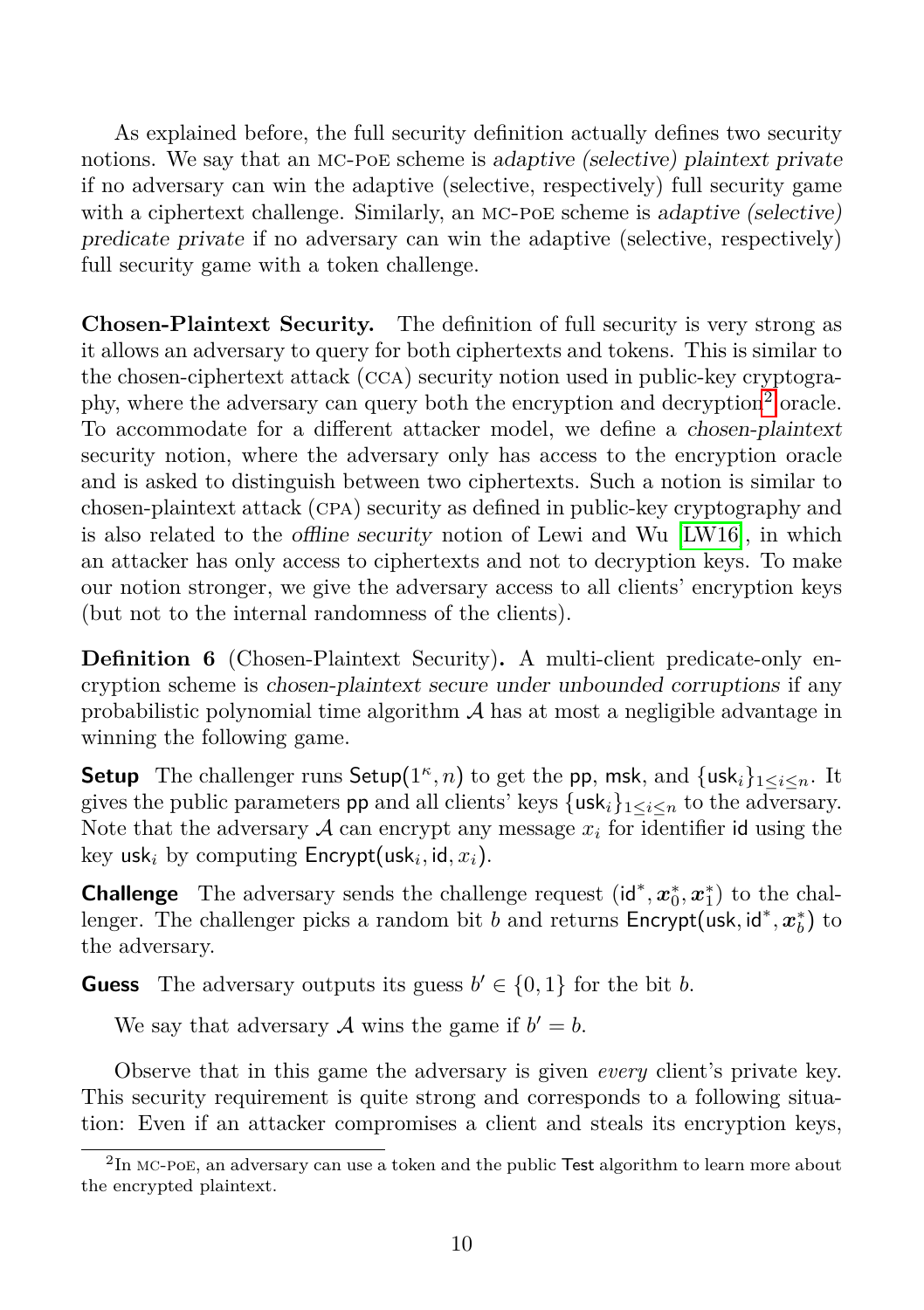

<span id="page-10-0"></span>Figure 1: In this example of a multi-client monitoring system, there are *n* distinct clients (with keys  $usk_1, \ldots, ask_n$ ) that determine the values  $x_1, \ldots, x_n$ . The monitor computes the functionality  $\text{Match}(x, y)$  using the encrypted values  $ct_1, \ldots, ct_n$  and a token  $tk_y$ . The monitor is only able to compute the functionality if all clients encrypted their value  $x_i$  using the same identifier id (not shown in the figure).

it *remains* hard for the attacker to determine the plaintexts of the ciphertexts created *before and after* the compromise.

# **4 Our Construction**

We construct a multi-client predicate-only encryption scheme for the functionality of a conjunctive equality test. To test if *n* messages  $x_1, \ldots, x_n$ , encrypted by distinct clients, equal the values  $y_1, \ldots, y_n$ , we evaluate the predicate

$$
\text{Match}(\boldsymbol{x}, \boldsymbol{y}) = \begin{cases} \text{TRUE} & \text{if } \bigwedge_{i=1}^{n} (x_i = y_i), \\ \text{FALSE} & \text{otherwise.} \end{cases}
$$

As discussed in Section [1.1,](#page-2-1) this functionality turns out to be surprisingly useful in the domain of critical infrastructure protection. In this setting, a monitor combines the ciphertexts associated with the same identifier and evaluates all its tokens (corresponding to various predicates) on the ciphertext vector to see if there is a match. If a match is found, the monitor may raise an alarm or take other appropriate actions. A schematic overview of relations among all parties of such a multi-client monitoring system is shown in Figure [1.](#page-10-0)

We now describe our multi-client predicate-only encryption construction for conjunctive equality tests over multiple clients.

**Setup(** $1^{\kappa}$ , *n*). Let  $(p, \mathbb{G}_1, \mathbb{G}_2, \mathbb{G}_T, e, g_1, g_2) \leftarrow \mathcal{G}(1^{\kappa})$  be the parameters for a bilinear group. Choose a pseudorandom permutation  $\pi: K \times \mathcal{M} \rightarrow \mathcal{M}$  for message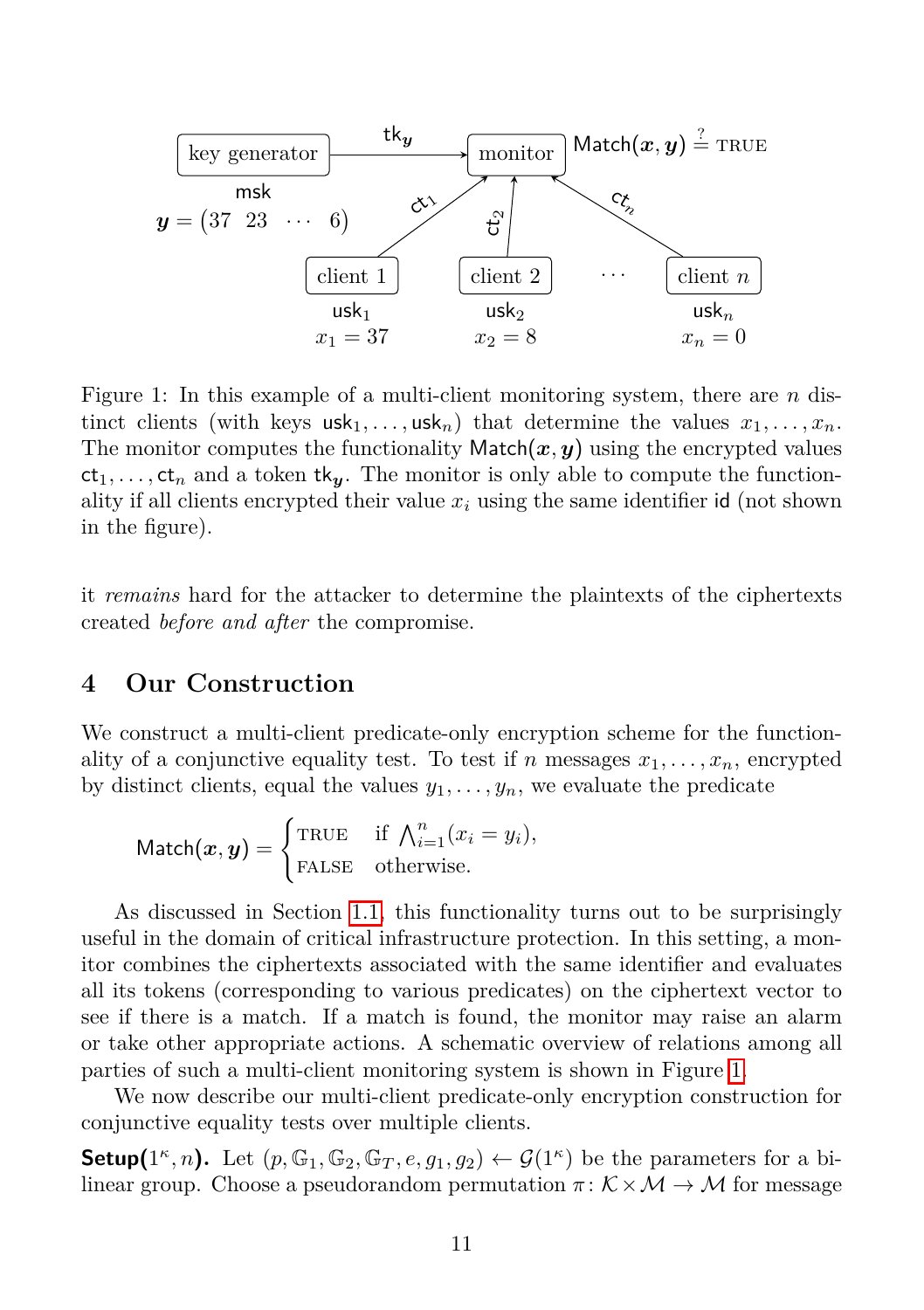space  $\mathcal{M} \subseteq \mathbb{Z}_p$  and a cryptographic hash function  $H: \{0,1\}^* \to \mathbb{G}_1$ . The bilinear group parameters together with both functions form the public parameters. To generate the keys, select  $\alpha_i, \gamma_i \stackrel{R}{\leftarrow} \mathbb{Z}_p^*$  and  $\beta_i \stackrel{R}{\leftarrow} \mathcal{K}$  for  $1 \leq i \leq n$ . The master secret key is

$$
\text{msk}=\left\{\left(g_{2}^{\,\alpha_{i}},\beta_{i},g_{2}^{\,\gamma_{i}}\right)\right\}_{i=1}^{n}.
$$

The secret encryption key for client *i* is

$$
\text{usk}_i=(g_1^{\,\alpha_i},\beta_i,\gamma_i).
$$

**Encrypt(**usk<sub>*i*</sub>, id, *x*<sub>*i*</sub>**)**. Client *i* can encrypt its message  $x_i \in M$  for identifier id using  $\textsf{usk}_i$  and  $r_i \overset{R}{\leftarrow} \mathbb{Z}_p^*$ ,

$$
\mathsf{ct}_i=\bigl(H(\mathsf{id}),g_1^{r_i},g_1^{\alpha_i\pi(\beta_i,x_i)r_i}H(\mathsf{id})^{\gamma_i}\bigr).
$$

**GenToken(**msk, *y*). The token generator can encrypt a vector  $y \in M^n$  using its key msk. Choose  $u_i \stackrel{R}{\leftarrow} \mathbb{Z}_p^*$  for  $1 \leq i \leq n$  and output

$$
\mathrm{tk}_{\mathbf{y}}=\left(\left\{\,g_2^{u_i},g_2^{\,\alpha_i\pi(\beta_i,y_i)u_i}\mid 1\leq i\leq n\,\right\},\prod_{1\leq i\leq n}(g_2^{\,\gamma_i})^{u_i}\right).
$$

**Test(**tk<sub>y</sub>, {ct<sub>*i*</sub>}<sub>1≤*i*≤*n*</sub>}. Output the result of the test

$$
\prod_{1 \leq i \leq n} e(g_1^{\alpha_i \pi(\beta_i, x_i) r_i} H(\mathrm{id})^{\gamma_i}, g_2^{u_i}) \stackrel{?}{=} \\ \prod_{1 \leq i \leq n} e(g_1^{r_i}, g_2^{\alpha_i \pi(\beta_i, y_i) u_i}) e(H(\mathrm{id}), \prod_{1 \leq i \leq n} (g_2^{\gamma_i})^{u_i}).
$$

#### **4.1 Correctness**

Correctness follows from the definition of Test. We remark that the output of Test is completely determined by  $\sum_{1 \leq i \leq n} (\pi(\beta_i, x_i) - \pi(\beta_i, y_i)) \stackrel{?}{=} 0$ . Since the function  $\pi$  is a PRP, the probability of  $\overline{\text{Test}}(\mathsf{tk}_v, \mathsf{ct}_x) \neq \text{Match}(x, y)$  is negligible.

#### **4.2 Security**

To get an intuition for the security of our construction, observe that the clients' messages itself are first encrypted using the PRP  $\pi$ . By using the output of the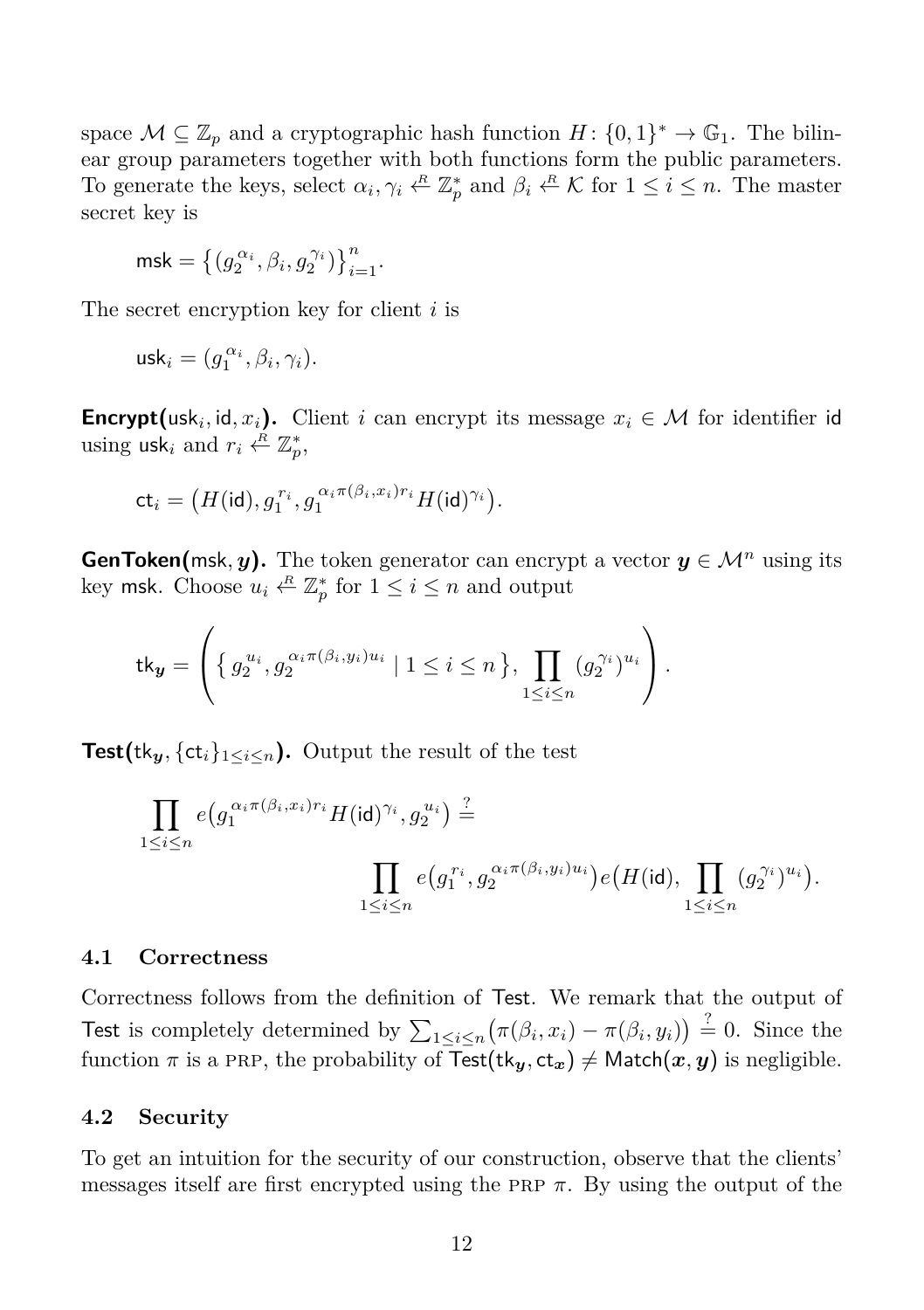prp as an exponent and randomizing it with the value *r*, we create a probabilistic encryption of the message. The prp's randomized output also prevents malleability attacks. Similarly, the vector components of the vector *y* are individually encrypted in a similar way. Because part of the clients' keys  $(i.e., g_1^{\alpha_i})$ and the master secret key  $(i.e., g_2^{\alpha_i})$  reside in different groups, it is hard for a client to create a token and hard for the token generator to create a ciphertext.

The formal security analysis can be found in Appendix [A.](#page-21-4) We prove our construction selective plaintext private and adaptive predicate private. Additionally, we prove the chosen-plaintext security property of the construction. Plaintext and predicate privacy are proven in the generic group model using random oracles. This combination of models has been successfully applied in other works before [\[CMZ14;](#page-18-8) [Sma01\]](#page-21-5). Chosen-plaintext security can be proven in the standard model and under the DDH assumption in group  $\mathbb{G}_1$ . We formulate the following two theorems.

<span id="page-12-0"></span>**Theorem 1.** *Let* A *be an arbitrary probabilistic polynomial time adversary having oracle access to the group operations and the encryption and token generation algorithms, while it is bounded in receiving at most q distinct group elements. The adversary* A *has at most an advantage of*  $O(q^2/p)$  *in winning either the selective plaintext-privacy (see Definition [5\)](#page-8-0) or the adaptive predicate-privacy game (see Definition [4\)](#page-7-0) in the random oracle model.*

<span id="page-12-1"></span>**Theorem 2.** *The construction presented above is chosen-plaintext secure with an unbounded number of corruptions (Definition [6\)](#page-9-1) under the* DDH *assumption in group*  $\mathbb{G}_1$ *.* 

Both plaintext privacy and predicate privacy are proven secure through a series of hybrid games. In every game hop, a component of the challenge vector (either the ciphertext or token challenge vector) is replaced by a random one. In the final game, once all components are replaced by random elements, no adversary can gain an advantage since it is impossible to distinguish a random vector from another random one.

However, in the selective plaintext-privacy game, not *every* component of the challenge vector can be replaced by a random component. If a component  $x_{b,i}^*$  of the challenge vector  $x_b^*$  is deterministic, *i.e.*, the challenge inputs were the same for that component,  $x_{0,i}^* = x_{1,i}^* = m$ , the adversary may query for a token to match this single component for the value  $y_i = m$ . Note that if this component is replaced by a random element, Match will, with overwhelming probability, return false, while it should have returned true. Hence, the deterministic components of the challenge vector have to remain untouched in every game hop. This implies that the number of game hops depends on the challenge inputs, requiring the challenger to know the challenge inputs *a priori*. This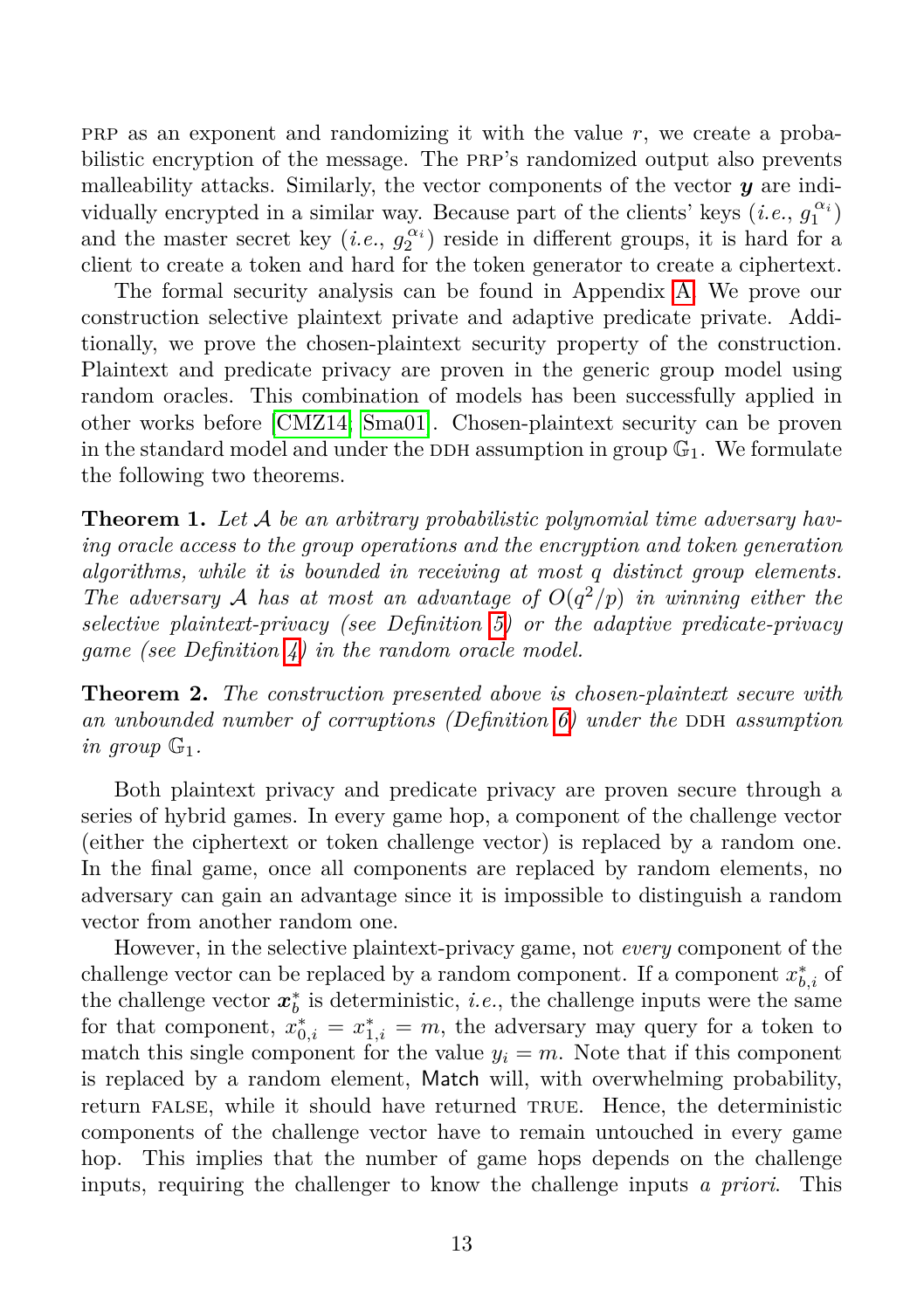limitation does not appear for predicate privacy, making it possible to prove adaptive security instead.

#### **4.3 Extension Allowing Wildcards**

Although a construction for the described conjunctive equality matching functionality would suffice, it may be very inefficient when a predicate is defined over a subset of the clients' inputs. For example, suppose the token generator has a predicate for which it actually does not care what client *i* sends. Now, if we have only conjunctive equality matching, we would need to create a token for every possible message that client *i* can send. Besides that this will be very inefficient if client *i* could send many different messages, it would also reveal whenever client *i* has sent the same values multiple times: whenever a client sends the same value multiple times, the same token will match multiple times as well!

We can extend our construction with the ability to test for the equality of vectors with the additional feature that the predicate vector  $\boldsymbol{\mathit{y}}$  can now contain wildcard components. Such a wildcard component matches against any value of the corresponding ciphertext component. This makes the testing functionality similar to the one used in hve [\[BW07\]](#page-18-1), however our system combines the ciphertexts from multiple clients. Formally, the clients encrypt their messages from the message space  $\mathcal{M} \subseteq \mathbb{Z}_p$ , where the token generator uses the space  $\mathcal{M}^* = \mathcal{M} \cup \{ \star \}.$  The multi-client predicate-only encryption construction now evaluates the function

$$
\text{Match}^{\star}(\boldsymbol{x}, \boldsymbol{y}) = \begin{cases} \text{TRUE} & \text{if } \forall i \colon (x_i = y_i) \lor (y_i = \star), \\ \text{FALSE} & \text{otherwise.} \end{cases}
$$

To achieve this additional functionality, we have to change the GenToken and Test algorithms, the other algorithms remain unchanged.

**GenToken<sup>\*</sup>(msk,** *y***).** The token generator can encrypt a predicate vector  $y \in$  $(\mathcal{M}^*)^n$  using the master secret key msk. Let  $S_y$  be the set of indices of the non-wildcard components of the vector *y*. Choose  $u_i \leftarrow \mathbb{Z}_p^*$  for  $i \in S_y$  and output

$$
\mathrm{tk}_{\mathbf{y}}=\left(\left\{g_2^{u_i},g_2^{\alpha_i\pi(\beta_i,y_i)u_i} \mid i \in S_{\mathbf{y}}\right\},\prod_{i \in S_{\mathbf{y}}}(g_2^{\gamma_i})^{u_i}\right).
$$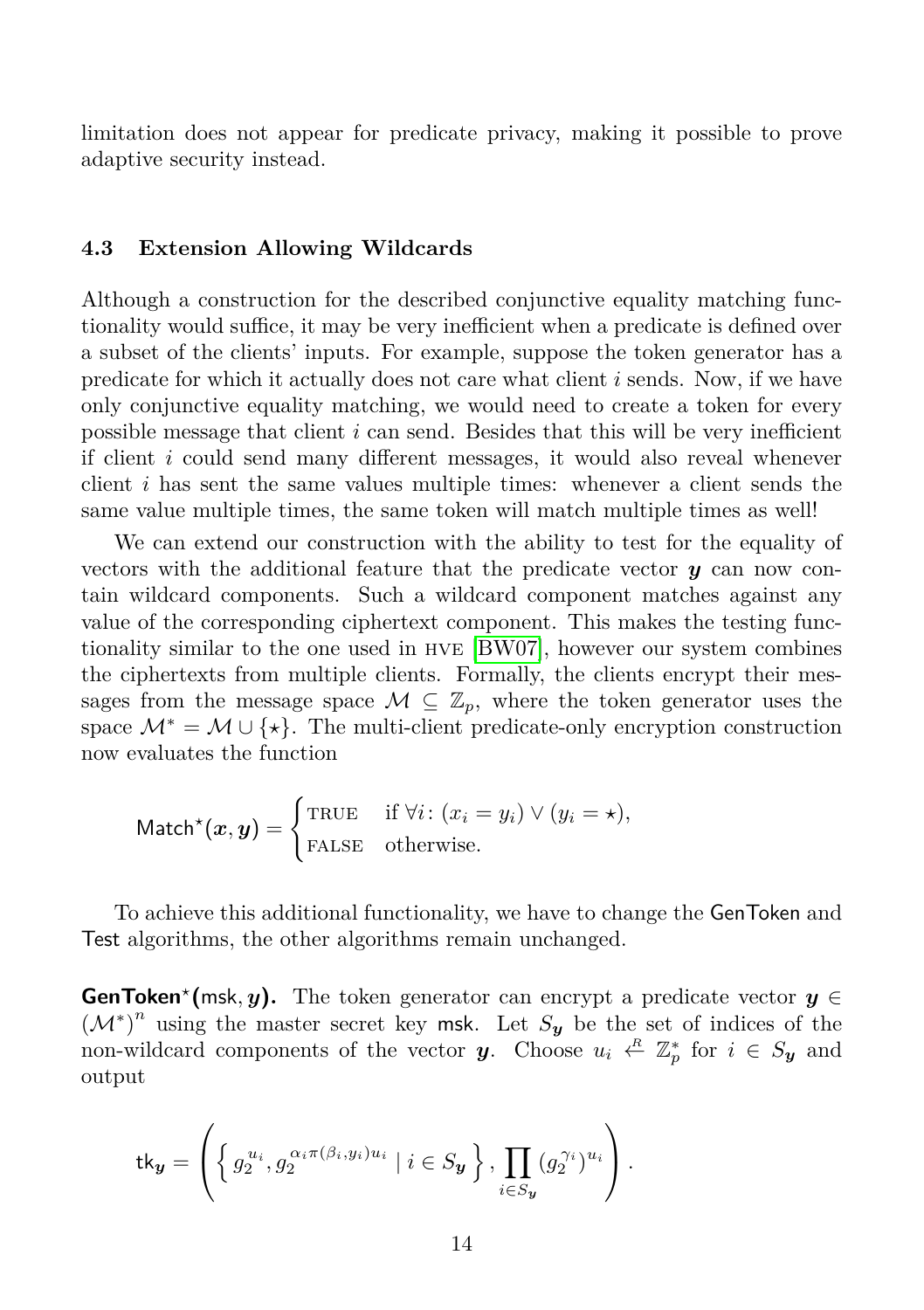**Test**<sup>*\**</sup> (tk<sub>*y*</sub>, {ct<sub>*i*</sub>}<sub>*i*∈*S<sub><i>y*</sub>). Output the result of the test</sub>

$$
\begin{aligned}\prod_{i\in S_{\boldsymbol{y}}}e\big(g_{1}^{\alpha_{i}\pi\left(\beta_{i},x_{i}\right) r_{i}}H(\mathrm{id})^{\gamma_{i}},g_{2}^{u_{i}}\big)\overset{?}{=}\\ \prod_{i\in S_{\boldsymbol{y}}}e\big(g_{1}^{r_{i}},g_{2}^{\alpha_{i}\pi\left(\beta_{i},y_{i}\right)u_{i}}\big)e\big(H(\mathrm{id}),\prod_{i\in S_{\boldsymbol{y}}}(g_{2}^{\gamma_{i}})^{u_{i}}\big).\end{aligned}
$$

In this adapted construction, the wildcards are made possible by allowing the token generator to specify which clients need to contribute a ciphertext before one can evaluate the predicate over the subset of clients. This idea is encoded in the token by the value  $\prod_{i \in S_{y}} (g_i^{\gamma_i})^{u_i}$  and in the ciphertext by the value  $H(\mathsf{id})^{\gamma_i}$ . The latter also prevents the monitor to combine ciphertext for different identifiers.

The addition of wildcards to the scheme should be mainly considered an efficiency improvement, rather than a security improvement, although the ciphertext security actually slightly improves when one uses wildcards – the wildcard components do not leak any information about the matched ciphertext, as discussed above. However, we point out that this adapted construction is not predicate private. In fact, if wildcards are used in the proposed construction, the token would leak their positions: by looking at a token, it is possible to tell which components encode a wildcard. But, if we accept this fact, yet still want to assure that no other information is leaked, we can define a restricted predicate-privacy game. In this restricted game, we restrict the adversary to only provide challenge inputs with wildcards in the same position, *i.e.*, we require for challenge inputs  $f_0^* = \mathbf{y}_0^*, f_1^* = \mathbf{y}_1^*$  that for all  $1 \le i \le n$ ,  $y_{0,i} = \star \iff y_{1,i} = \star$ .

It is trivial to see that changing the GenToken or Test algorithm does not influence the chosen-ciphertext security. In Appendix [A](#page-21-4) we give the security proofs for the construction with wildcards.

#### <span id="page-14-0"></span>**4.4 Efficiency**

Since the Encrypt and GenToken algorithms do not use any expensive pairing operations, they can efficiently run on less powerful hardware. For the Encrypt algorithm it is only needed to compute the PRP  $\pi$  and three modular exponentiations. The computational complexity of GenToken*?* depends on the number of non-wildcard components in the predicate. For every non-wildcard component one evaluation of the PRP  $\pi$  and three modular exponentiations are needed.

The Test algorithm is the only algorithm that requires pairings. To evaluate a token with *n* non-wildcard components,  $2n+1$  pairing evaluations are needed.

In the next section we discuss a concrete implementation of the construction and evaluate its performance.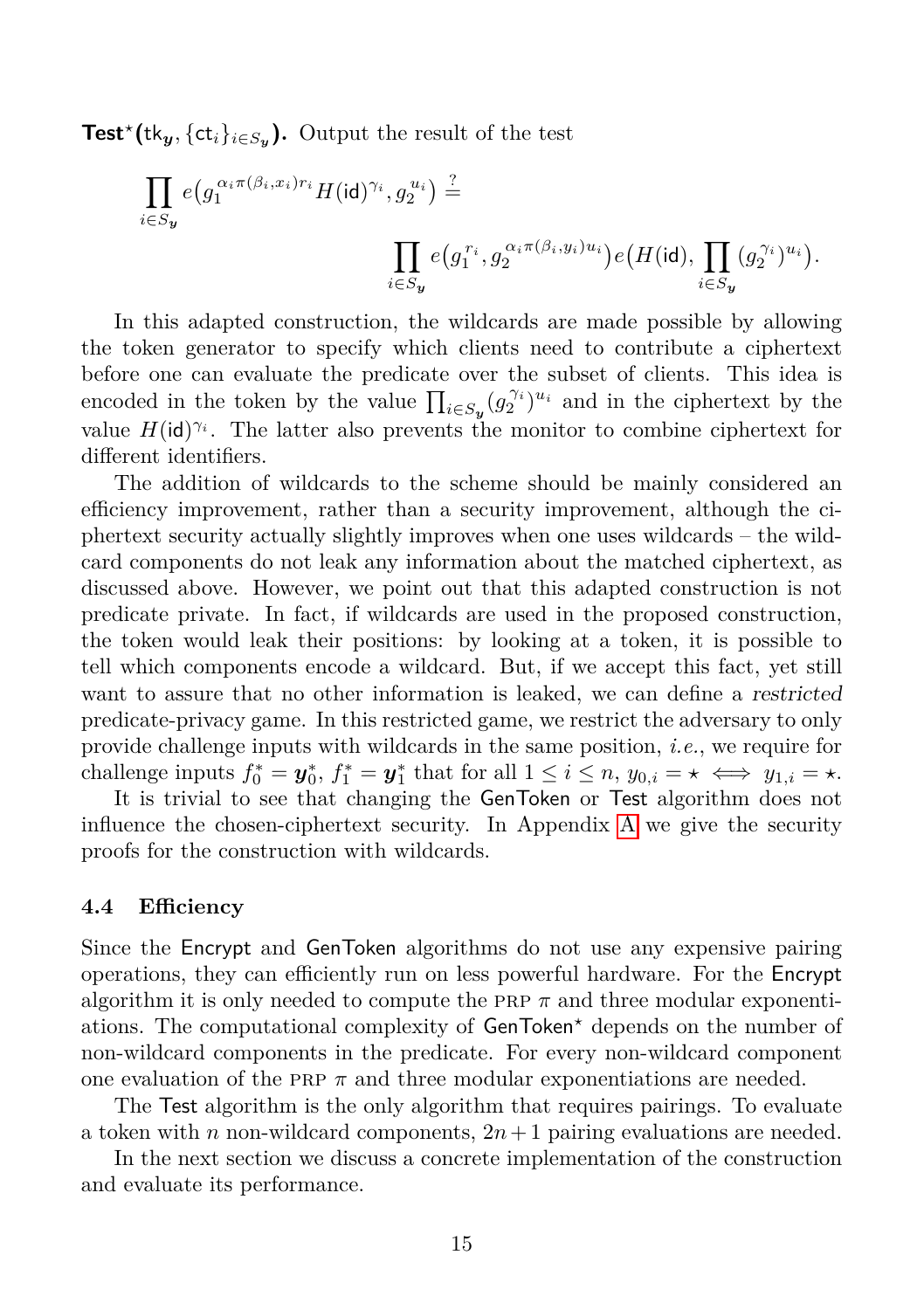### **5 Implementation and Evaluation**

We have implemented a prototype of our construction with wildcards to get a better understanding of its performance. The implementation<sup>[3](#page-15-0)</sup> uses the Pairing-Based Cryptography Library<sup>[4](#page-15-1)</sup> that allows one to easily change the underlying curve and its parameters.

**Instantiating the Pseudorandom Permutation.** Our construction uses a PRP  $\pi$  to permute an element in  $\mathbb{Z}_p$ . However, since we use the outcome of the permutation to exponentiate a generator in  $\mathbb{G}_1$  and  $\mathbb{G}_2$ , we can instead directly map values in  $\mathbb{Z}_n$  to one of these groups respectively. The pseudorandom function (PRF) proposed by Naor and Reingold [\[NR04\]](#page-20-7) exactly achieves this. Their PRF maps a message  $x \in \mathcal{M} \subseteq \{0, \ldots, 2^m - 1\} \subseteq \mathbb{Z}_p$  using a key  $\mathbf{b} =$  $\{b_i \stackrel{R}{\leftarrow} \mathbb{Z}_p^* \mid 0 \leq i \leq m\}$  to an element in a group  $\langle g \rangle$  of prime order *p*. The PRF  $F$  is defined as

$$
F(\mathbf{b},x) = g^{b_0} \prod_{i=1}^m b_i^{x[i]},
$$

where  $x[i] \in \{0,1\}$  denotes the *i*th bit of message *x*. The advantage of using this PRF over a PRP is that it is relatively simple to compute while it is provably secure under the DDH assumption.

We apply the PRF to both the Encrypt and the GenToken<sup>\*</sup> algorithms to obtain ciphertexts of the form

$$
\mathsf{ct}_i = \left( H(\mathsf{id}), g_1^{r_i}, g_1^{\alpha_i} \prod_{j=1}^m \beta_{i,j}^{x_i[j]} r_i H(\mathsf{id})^{\gamma_i} \right),
$$

and tokens of the form

$$
\mathrm{tk}_{\mathbf{y}}=\left(\left\{ \left. g_{2}^{u_{i}},g_{2}^{\alpha_{i}}\prod_{j=1}^{m}\beta_{i,j}^{u_{i}[j]}u_{i} \; \right| \, i\in S_{\mathbf{y}}\right.\right\} ,\prod_{i\in S_{\mathbf{y}}}(g_{2}^{\gamma_{i}})^{u_{i}}\right).
$$

Notice that we use  $b_0 = \alpha_i$  and  $b_i = \beta_{i,i}$ . In addition, observe that it is not necessary to know the value  $\alpha_i$  to compute a ciphertext or token, as long the value  $g_1^{\alpha_i}$ , or  $g_2^{\alpha_i}$  respectively, is known.

**Performance Measurements.** We ran several performance evaluations on a notebook containing an Intel Core i5 CPU, running on Debian GNU/Linux. We

<span id="page-15-0"></span><sup>3</sup><https://github.com/CRIPTIM/multi-client-monitoring>

<span id="page-15-1"></span><sup>4</sup><https://crypto.stanford.edu/pbc/>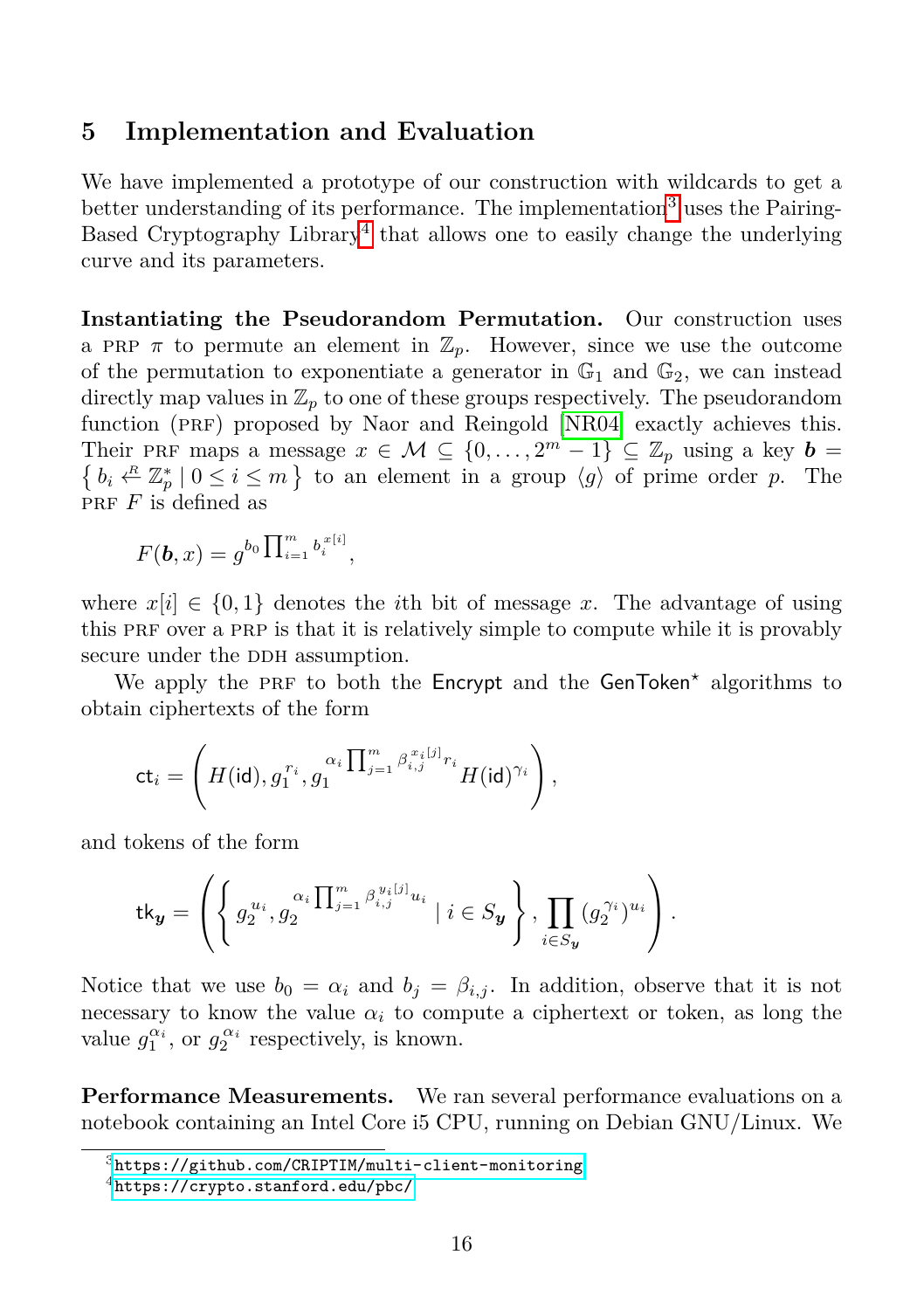

<span id="page-16-0"></span>Figure 2: Performance measurements of the implementation using an MNT-159 curve.

chose to evaluate the system using an MNT curve [\[MNT01\]](#page-20-8) over a 159 bit base field size with embedding degree 6.

As expected from the theoretical performance analysis in Section [4.4,](#page-14-0) both the GenToken*?* and Test*?* algorithms scale linearly in the number of non-wildcard components used. The GenToken*?* algorithm spends, on average, 19 ms to encrypt a non-wildcard component. To evaluate a token that contains no wildcards using *n* ciphertexts, takes  $4.5n + 10$  ms on average. The Setup algorithm scales linearly as well, spending on average 18 ms per client to create their public and private keys. The Encrypt algorithm is the fastest, taking only 2*.*6 ms for an individual client to encrypt a message  $x_i \in \{0, \ldots, 15\}.$ 

In Figure [2](#page-16-0) the average computational time is plotted against the number of clients involved in the computation. No wildcards were used in the GenToken*?* and Test*?* algorithms to obtain these timing results, meaning that the algorithms are identical to GenToken and Test, respectively.

Considering an example of the monitoring of several CIs, we remark that a typical information-sharing community (*e.g.*, an isac) consists of about 10 parties. So, if every party sends 5 distinct messages for each identifier (*e.g.*, every party has five subsystems to be monitored), we would require a system of about 50 clients. We see that in such a realistically sized system we can evaluate about 250 predicates per minute. Optimizations such as the preprocessing of pairings can increase the number of predicate evaluations per minute.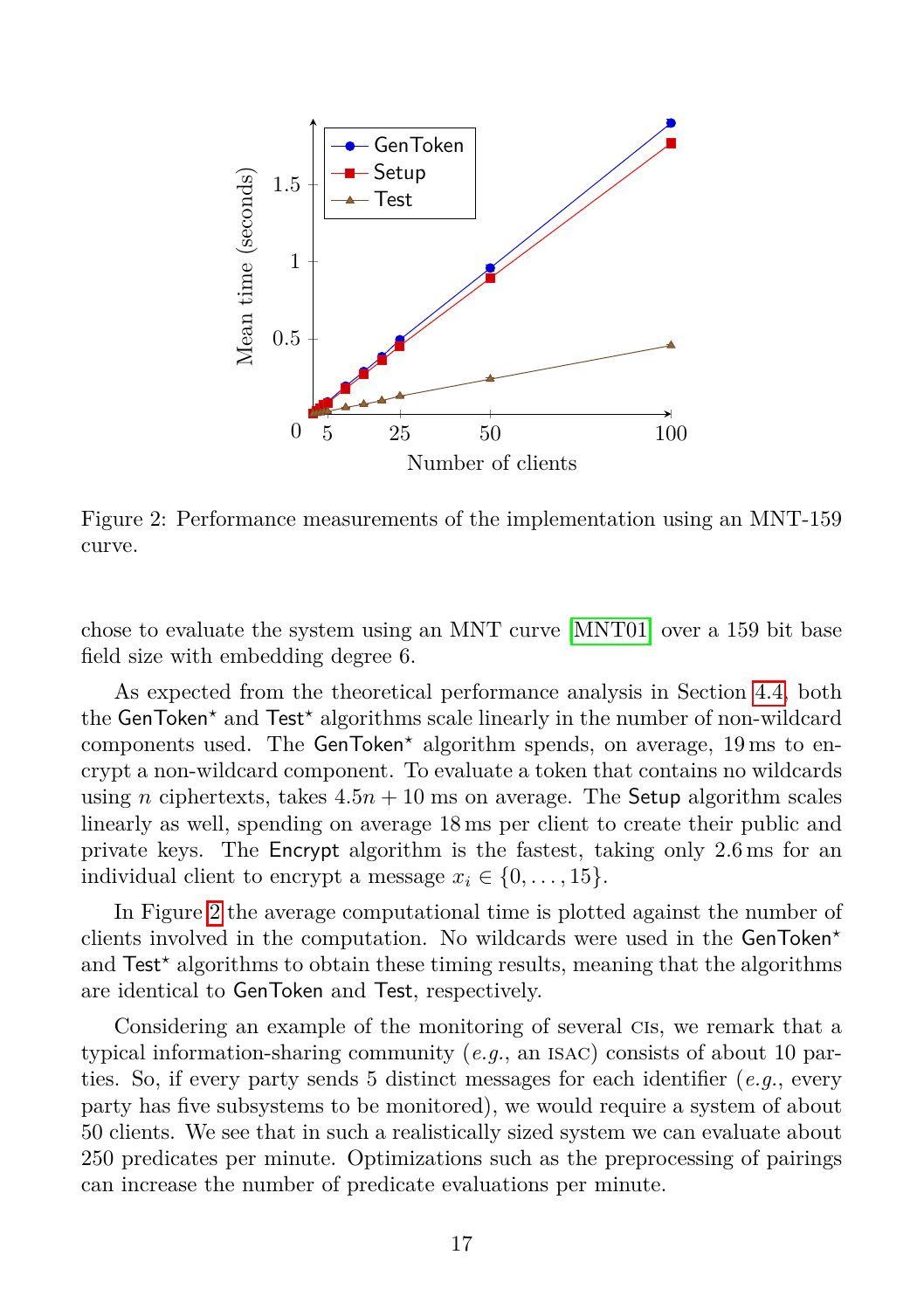# **6 Conclusion**

By designing a special-purpose multi-client functional encryption scheme, it is possible to create a practical privacy-preserving monitoring system. To achieve this, we defined multi-client predicate-only encryption (MC-PoE ) and corresponding security definitions for the protection of both the messages of the individual clients and the predicates. Our proposed construction for such an MC-PoE scheme is capable of conjunctive equality testing over vector components which can include wildcards. The performance evaluation of our implementation shows that the evaluation time of a predicate scales linearly in the number of clients, where a predicate defined over 20 clients can be evaluated in a tenth of a second. Additionally, we see that the encryption algorithm is very lightweight, making it suitable to run on resource-constrained devices.

Future work will include the construction of an MC-PoE scheme which will allow for more expressive functionality, while remaining efficient enough to run in practice and keeping the confidentiality of both the messages and the predicates. Additionally, further research is needed to construct an MC-PoE scheme that is fully secure in the standard model.

#### **Acknowledgments**

This work was supported by the Netherlands Organisation for Scientific Research (NWO) in the context of the CRIPTIM project. The authors additionally thank the reviewers and shepherd for their suggested improvements.

# **References**

- <span id="page-17-1"></span>[ACD<sup>+</sup>06] Michel Abdalla, Dario Catalano, Alexander W. Dent, John Malone-Lee, Gregory Neven, and Nigel P. Smart. "Identity-Based Encryption Gone Wild". In: *International Colloquium on Automata, Languages, and Programming* (icalp). Ed. by Michele Bugliesi, Bart Preneel, Vladimiro Sassone, and Ingo Wegener. Vol. 4052.II. LNCS. Berlin, Heidelberg: Springer, 2006, pp. 300–311. isbn: 978-3-540-35908-1. doi: [10.1007/11787006\\_26](https://doi.org/10.1007/11787006_26).
- <span id="page-17-0"></span>[AGR<sup>+</sup>17] Michel Abdalla, Romain Gay, Mariana Raykova, and Hoeteck Wee. "Multi-Input Inner-Product Functional Encryption from Pairings". In: *EUROCRYPT*. Ed. by Jean-S´ebastien Coron and Jesper Buus Nielsen. Vol. 10210.I. LNCS. Cham: Springer International Publishing, 2017, pp. 601-626. ISBN: 978-3-319-56620-7. DOI: [10.1007/978-3-319-56620-](https://doi.org/10.1007/978-3-319-56620-7_21) [7\\_21](https://doi.org/10.1007/978-3-319-56620-7_21).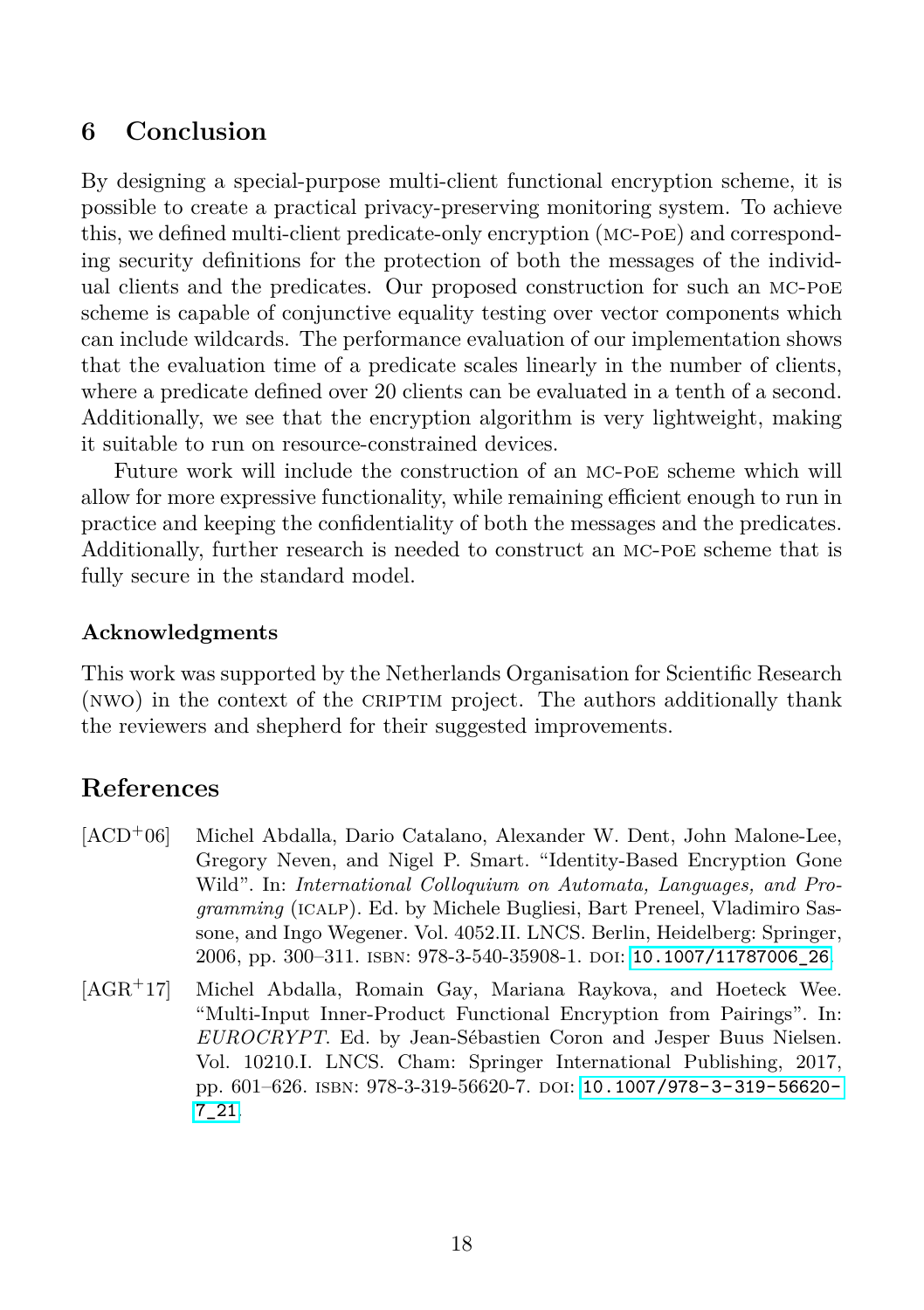- <span id="page-18-0"></span>[BF01] Dan Boneh and Matt Franklin. "Identity-Based Encryption from the Weil Pairing". In: *CRYPTO*. Ed. by Joe Kilian. Vol. 2139. LNCS. Berlin, Hei-delberg: Springer, 2001, pp. 213–229. ISBN: 978-3-540-44647-7. pol: [10.](https://doi.org/10.1007/3-540-44647-8_13) [1007/3-540-44647-8\\_13](https://doi.org/10.1007/3-540-44647-8_13).
- <span id="page-18-6"></span>[BHJ<sup>+</sup>14] Christoph Bösch, Pieter Hartel, Willem Jonker, and Andreas Peter. "A Survey of Provably Secure Searchable Encryption". In: *ACM Computing Surveys (CSUR)* 47.2 (Aug. 2014), 18:1-18:51. ISSN: 0360-0300. DOI: [10.](https://doi.org/10.1145/2636328) [1145/2636328](https://doi.org/10.1145/2636328).
- <span id="page-18-4"></span>[BLR<sup>+</sup>15] Dan Boneh, Kevin Lewi, Mariana Raykova, Amit Sahai, Mark Zhandry, and Joe Zimmerman. "Semantically Secure Order-Revealing Encryption: Multi-input Functional Encryption Without Obfuscation". In: *EURO-CRYPT*. Ed. by Elisabeth Oswald and Marc Fischlin. Vol. 9057.II. LNCS. Berlin, Heidelberg: Springer, 2015, pp. 563–594. isbn: 978-3-662-46803-6. DOI: [10.1007/978-3-662-46803-6\\_19](https://doi.org/10.1007/978-3-662-46803-6_19).
- <span id="page-18-7"></span>[BS15] Zvika Brakerski and Gil Segev. "Function-Private Functional Encryption in the Private-Key Setting". In: *Theory of Cryptography* (TCC). Ed. by Yevgeniy Dodis and Jesper Buus Nielsen. Vol. 9015. LNCS. Berlin, Hei-delberg: Springer, 2015, pp. 306-324. ISBN: 978-3-662-46497-7. DOI: [10.](https://doi.org/10.1007/978-3-662-46497-7_12) [1007/978-3-662-46497-7\\_12](https://doi.org/10.1007/978-3-662-46497-7_12).
- <span id="page-18-2"></span>[BSW11] Dan Boneh, Amit Sahai, and Brent Waters. "Functional Encryption: Definitions and Challenges". In: *Theory of Cryptography* (TCC). Ed. by Yuval Ishai. Vol. 6597. LNCS. Berlin, Heidelberg: Springer, 2011, pp. 253–273. isbn: 978-3-642-19570-9. doi: [10.1007/978-3-642-19571-6\\_16](https://doi.org/10.1007/978-3-642-19571-6_16).
- <span id="page-18-1"></span>[BW07] Dan Boneh and Brent Waters. "Conjunctive, Subset, and Range Queries on Encrypted Data". In: *Theory of Cryptography* (TCC). Ed. by Salil P. Vadhan. Vol. 4392. LNCS. Berlin, Heidelberg: Springer, 2007, pp. 535– 554. isbn: 978-3-540-70935-0. doi: [10.1007/978-3-540-70936-7\\_29](https://doi.org/10.1007/978-3-540-70936-7_29).
- <span id="page-18-3"></span>[CLO<sup>+</sup>06] S. H. Conrad, R. J. LeClaire, G. P. O'Reilly, and H. Uzunalioglu. "Critical national infrastructure reliability modeling and analysis". In: *Bell Labs Technical Journal* 11.3 (2006), pp. 57–71. ISSN: 1089-7089. DOI: [10.1002/](https://doi.org/10.1002/bltj.20178) [bltj.20178](https://doi.org/10.1002/bltj.20178).
- <span id="page-18-5"></span>[CLW<sup>+</sup>16] Nathan Chenette, Kevin Lewi, Stephen A. Weis, and David J. Wu. "Practical Order-Revealing Encryption with Limited Leakage". In: *Fast Software Encryption* (FSE). Ed. by Thomas Peyrin. Vol. 9783. LNCS. Berlin, Heidelberg: Springer, 2016, pp. 474–493. isbn: 978-3-662-52993-5. doi: [10.1007/978-3-662-52993-5\\_24](https://doi.org/10.1007/978-3-662-52993-5_24).
- <span id="page-18-8"></span>[CMZ14] Melissa Chase, Sarah Meiklejohn, and Greg Zaverucha. "Algebraic MACs and Keyed-Verification Anonymous Credentials". In: *Computer and Communications Security* (ccs). New York, NY, USA: ACM, 2014, pp. 1205– 1216. isbn: 978-1-4503-2957-6. doi: [10.1145/2660267.2660328](https://doi.org/10.1145/2660267.2660328).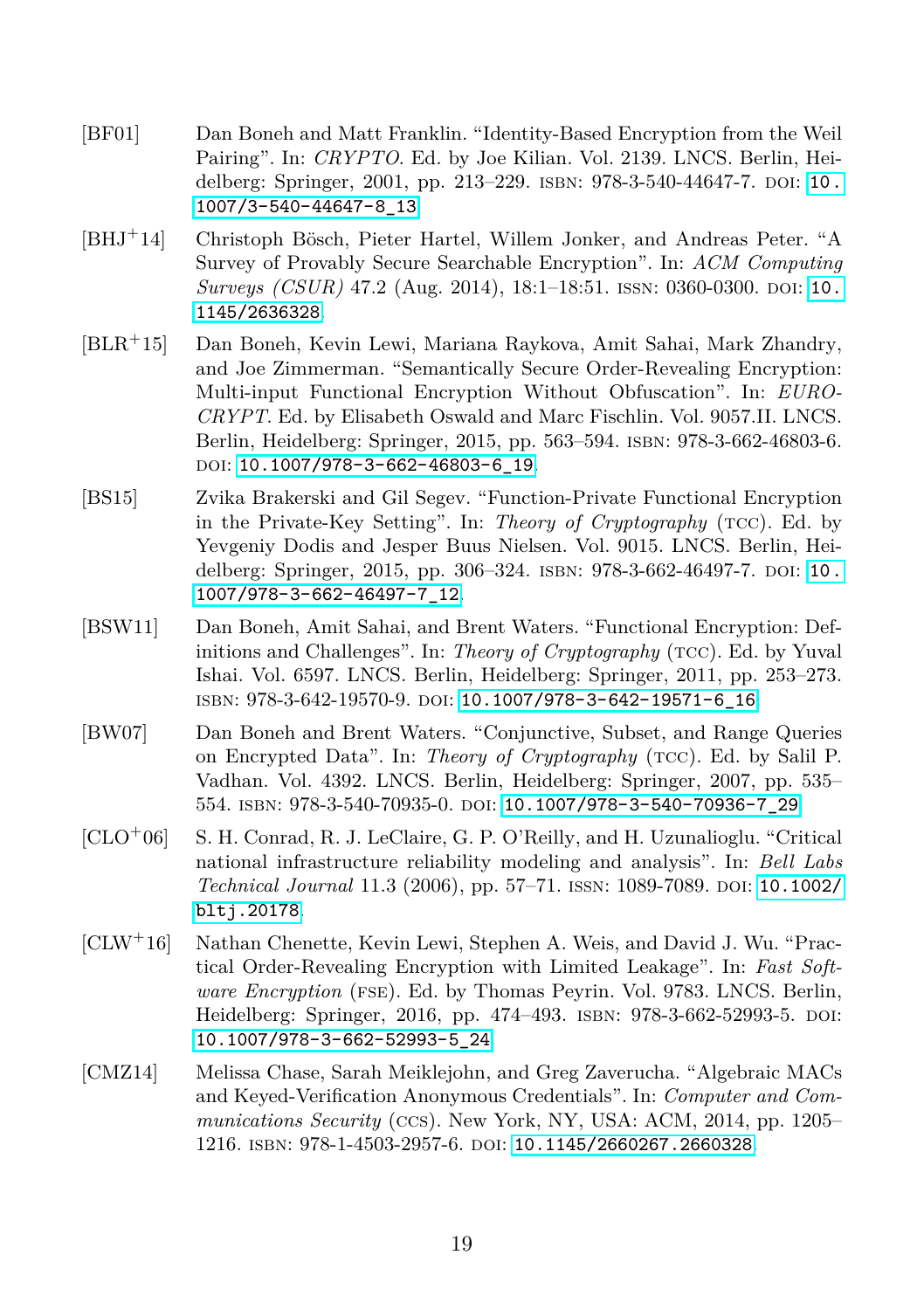- <span id="page-19-3"></span>[DS09] Myriam Dunn-Cavelty and Manuel Suter. "Public–Private Partnerships are no silver bullet: An expanded governance model for Critical Infrastructure Protection". In: *International Journal of Critical Infrastructure Protection* 2.4 (2009), pp. 179–187. ISSN: 1874-5482. DOI: 10.1016/j. [ijcip.2009.08.006](https://doi.org/10.1016/j.ijcip.2009.08.006).
- <span id="page-19-1"></span>[GGG<sup>+</sup>14] Shafi Goldwasser, S. Dov Gordon, Vipul Goyal, Abhishek Jain, Jonathan Katz, Feng-Hao Liu, Amit Sahai, Elaine Shi, and Hong-Sheng Zhou. "Multi-input Functional Encryption". In: *EUROCRYPT*. Ed. by Phong Q. Nguyen and Elisabeth Oswald. Vol. 8441. LNCS. Berlin, Heidelberg: Springer, 2014, pp. 578-602. ISBN: 978-3-642-55219-9. DOI: [10.1007/978-](https://doi.org/10.1007/978-3-642-55220-5_32) [3-642-55220-5\\_32](https://doi.org/10.1007/978-3-642-55220-5_32).
- <span id="page-19-2"></span>[GGH<sup>+</sup>13] S. Garg, C. Gentry, S. Halevi, M. Raykova, A. Sahai, and B. Waters. "Candidate Indistinguishability Obfuscation and Functional Encryption for all Circuits". In: *Foundations of Computer Science* (focs). 2013, pp. 40–49. doi: [10.1109/FOCS.2013.13](https://doi.org/10.1109/FOCS.2013.13).
- <span id="page-19-6"></span>[GKL<sup>+</sup>13] S. Dov Gordon, Jonathan Katz, Feng-Hao Liu, Elaine Shi, and Hong-Sheng Zhou. *Multi-Input Functional Encryption*. Tech. rep. Nov. 2013. IACR: [2013/774](https://eprint.iacr.org/2013/774).
- <span id="page-19-7"></span>[GPS08] Steven D. Galbraith, Kenneth G. Paterson, and Nigel P. Smart. "Pairings for cryptographers". In: *Discrete Applied Mathematics* 156.16 (2008). Applications of Algebra to Cryptography, pp. 3113–3121. issn: 0166-218X. DOI: [10.1016/j.dam.2007.12.010](https://doi.org/10.1016/j.dam.2007.12.010).
- <span id="page-19-0"></span>[KSW08] Jonathan Katz, Amit Sahai, and Brent Waters. "Predicate Encryption Supporting Disjunctions, Polynomial Equations, and Inner Products". In: *EUROCRYPT*. Ed. by Nigel Smart. Vol. 4965. LNCS. Berlin, Heidelberg: Springer, 2008, pp. 146-162. ISBN: 978-3-540-78967-3. DOI: [10.1007/978-](https://doi.org/10.1007/978-3-540-78967-3_9) [3-540-78967-3\\_9](https://doi.org/10.1007/978-3-540-78967-3_9).
- <span id="page-19-4"></span>[LK15] Eric Luiijf and Marieke Klaver. "On the Sharing of Cyber Security Information". In: *International Conference on Critical Infrastructure Protection* (iccip). Ed. by Mason Rice and Sujeet Shenoi. Vol. 466. IFIP Advances in Information and Communication Technology (IFIPAICT). Cham, Heidelberg, New York, Dordrecht, London: Springer International Publishing, 2015, pp. 29–46. isbn: 978-3-319-26567-4. doi: [10.1007/978-](https://doi.org/10.1007/978-3-319-26567-4_3) [3-319-26567-4\\_3](https://doi.org/10.1007/978-3-319-26567-4_3).
- <span id="page-19-5"></span>[LNK<sup>+</sup>09] Eric Luiijf, Albert Nieuwenhuijs, Marieke Klaver, Michel van Eeten, and Edite Cruz. "Empirical Findings on Critical Infrastructure Dependencies in Europe". In: *Critical Information Infrastructure Security* (CRITIS). Ed. by Roberto Setola and Stefan Geretshuber. Vol. 5508. LNCS. Berlin, Hei-delberg: Springer, 2009, pp. 302-3[10.](https://doi.org/10.1007/978-3-642-03552-4_28) ISBN: 978-3-642-03552-4. DOI: 10. [1007/978-3-642-03552-4\\_28](https://doi.org/10.1007/978-3-642-03552-4_28).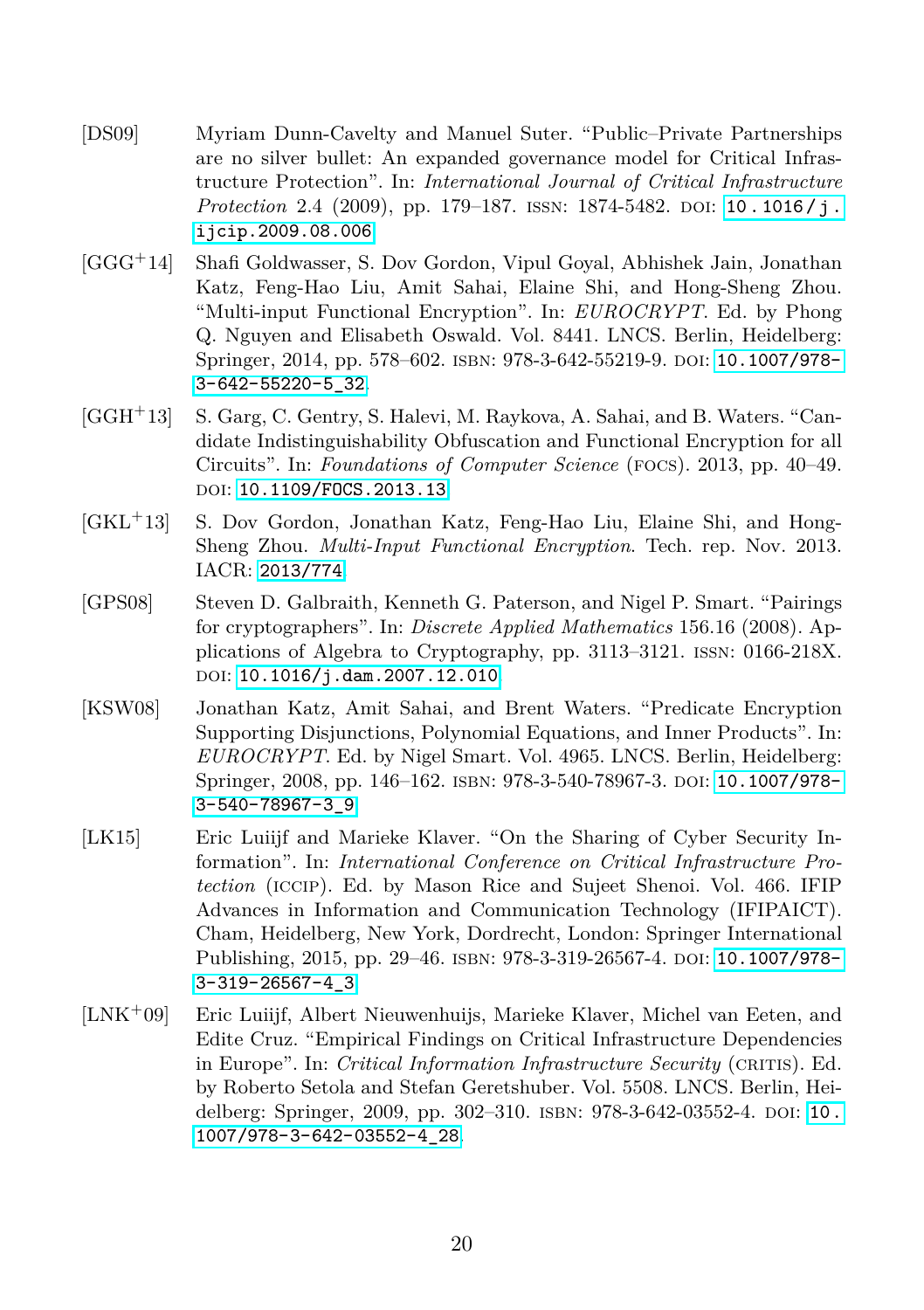<span id="page-20-9"></span><span id="page-20-8"></span><span id="page-20-7"></span><span id="page-20-6"></span><span id="page-20-5"></span><span id="page-20-4"></span><span id="page-20-3"></span><span id="page-20-2"></span><span id="page-20-1"></span><span id="page-20-0"></span>[LW11] Allison Lewko and Brent Waters. "Decentralizing Attribute-Based Encryption". In: *EUROCRYPT*. Ed. by Kenneth G. Paterson. Vol. 6632. LNCS. Berlin, Heidelberg: Springer, 2011, pp. 568–588. isbn: 978-3-642- 20464-7. doi: [10.1007/978-3-642-20465-4\\_31](https://doi.org/10.1007/978-3-642-20465-4_31). [LW16] Kevin Lewi and David J. Wu. "Order-Revealing Encryption: New Constructions, Applications, and Lower Bounds". In: *Conference on Computer and Communications Security* (ccs). New York, NY, USA: ACM, 2016. doi: [10.1145/2976749.2978376](https://doi.org/10.1145/2976749.2978376). [MNT01] Atsuko Miyaji, Masaki Nakabayashi, and Shunzo Takano. "Characterization of Elliptic Curve Traces Under FR-Reduction". In: *International Conference on Information Security and Cryptology* (icisc). Ed. by Dongho Won. Vol. 2015. LNCS. Berlin, Heidelberg: Springer, 2001, pp. 90–108. isbn: 978-3-540-45247-8. doi: [10.1007/3-540-45247-8\\_8](https://doi.org/10.1007/3-540-45247-8_8). [MS02] John D. Moteff and Gina M. Stevens. *Critical Infrastructure Information Disclosure and Homeland Security*. Report. Library of Congress Washington DC Congressional Research Service, Aug. 31, 2002. 23 pp. URL: [http:](http://www.dtic.mil/docs/citations/ADA467310) [//www.dtic.mil/docs/citations/ADA467310](http://www.dtic.mil/docs/citations/ADA467310) (visited on  $11/01/2017$ ). [NR04] Moni Naor and Omer Reingold. "Number-theoretic Constructions of Efficient Pseudo-random Functions". In: *Journal of the ACM* 51.2 (Mar. 2004), pp. 231–262. issn: 0004-5411. doi: [10.1145/972639.972643](https://doi.org/10.1145/972639.972643). [ONe11] Adam O'Neill. *Definitional Issues in Functional Encryption*. Tech. rep. Mar. 2011. IACR: [2010/556](https://eprint.iacr.org/2010/556). [PCC97] President's Commission on Critical Infrastructure Protection. *Critical Foundations: Protecting America's Infrastructures*. Report. Oct. 1997. URL: https://www.fas.org/sgp/library/pccip.pdf (visited on 05/01/2016). [PR12] Omkant Pandey and Yannis Rouselakis. "Property Preserving Symmetric Encryption". In: *EUROCRYPT*. Ed. by David Pointcheval and Thomas Johansson. Vol. 7237. LNCS. Berlin, Heidelberg: Springer, 2012, pp. 375– 391. isbn: 978-3-642-29010-7. doi: [10.1007/978-3-642-29011-4\\_23](https://doi.org/10.1007/978-3-642-29011-4_23). [Sch80] J. T. Schwartz. "Fast Probabilistic Algorithms for Verification of Polynomial Identities". In: *Journal of the ACM* 27.4 (Oct. 1980), pp. 701–717. ISSN: 0004-5411. DOI: [10.1145/322217.322225](https://doi.org/10.1145/322217.322225). [SCR<sup>+</sup>11] Elaine Shi, T.-H. Hubert Chan, Eleanor G. Rieffel, Richard Chow, and Dawn Song. "Privacy-Preserving Aggregation of Time-Series Data". In: *Network and Distributed System Security Symposium* (NDSS). The Internet Society, 2011. URL: https://www.ndss-symposium.org/ndss2011/ [privacy-preserving-aggregation-of-time-series-data/](https://www.ndss-symposium.org/ndss2011/privacy-preserving-aggregation-of-time-series-data/) (visited on 11/01/2017).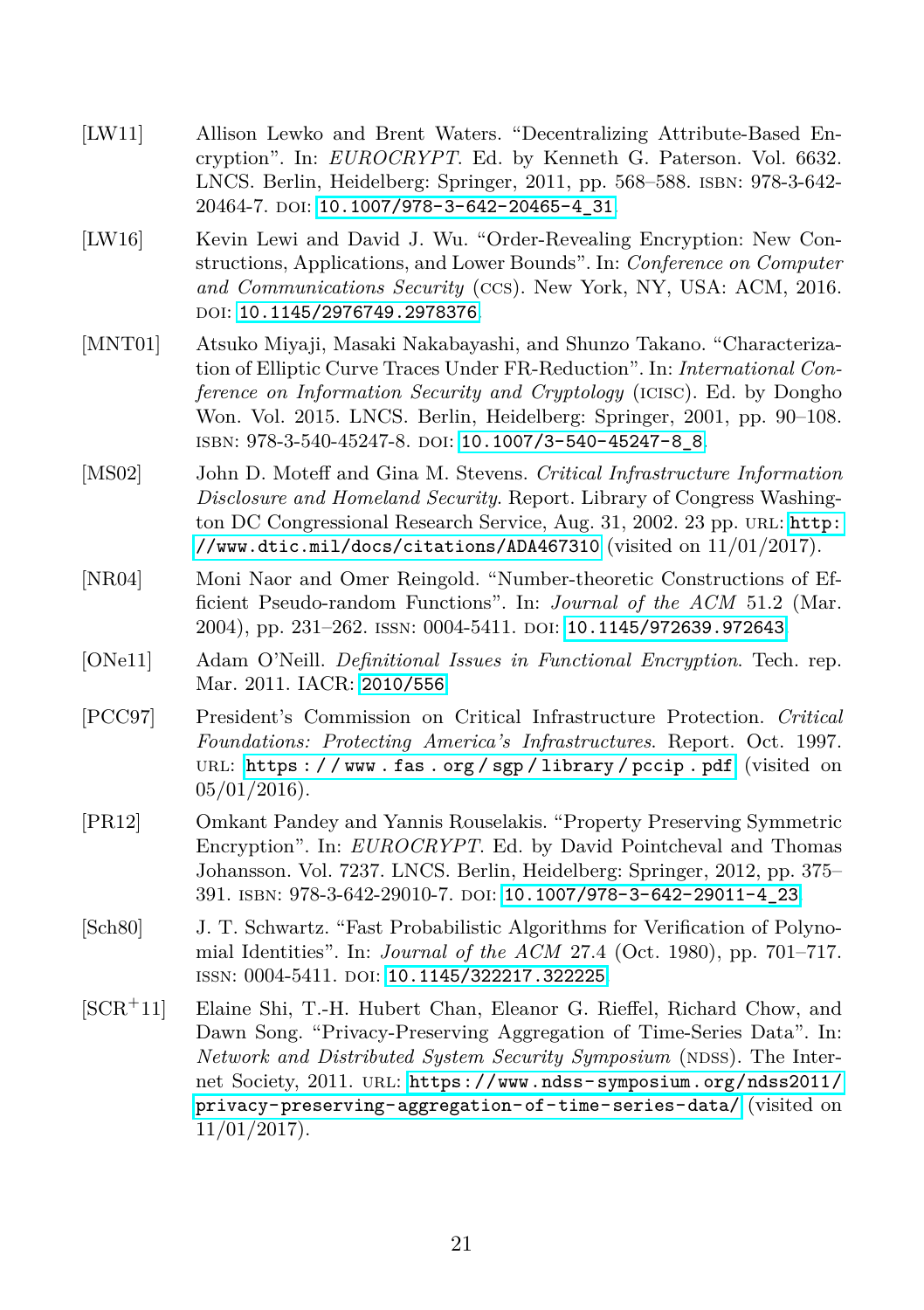- <span id="page-21-6"></span>[Sho97] Victor Shoup. "Lower Bounds for Discrete Logarithms and Related Problems". In: *EUROCRYPT*. Ed. by Walter Fumy. Vol. 1233. LNCS. Berlin, Heidelberg: Springer, 1997, pp. 256–266. ISBN: 978-3-540-69053-5. DOI: [10.1007/3-540-69053-0\\_18](https://doi.org/10.1007/3-540-69053-0_18).
- <span id="page-21-5"></span>[Sma01] N. P. Smart. "The Exact Security of ECIES in the Generic Group Model". In: *IMA International Conference on Cryptography and Coding* (imacc). Ed. by Bahram Honary. Vol. 2260. LNCS. Berlin, Heidelberg: Springer, 2001, pp. 73–84. isbn: 978-3-540-45325-3. doi: [10.1007/3- 540- 45325-](https://doi.org/10.1007/3-540-45325-3_8) [3\\_8](https://doi.org/10.1007/3-540-45325-3_8).
- <span id="page-21-2"></span>[SSF16] Florian Skopik, Giuseppe Settanni, and Roman Fiedler. "A problem shared is a problem halved: A survey on the dimensions of collective cyber defense through security information sharing". In: *Computers & Security* 60 (July 2016), pp. 154–176. ISSN: 0167-4048. DOI: [10.1016/j.](https://doi.org/10.1016/j.cose.2016.04.003) [cose.2016.04.003](https://doi.org/10.1016/j.cose.2016.04.003).
- <span id="page-21-1"></span>[SSW09] Emily Shen, Elaine Shi, and Brent Waters. "Predicate Privacy in Encryption Systems". In: *Theory of Cryptography* (TCC). Ed. by Omer Reingold. Vol. 5444. LNCS. Berlin, Heidelberg: Springer, 2009, pp. 457–473. isbn: 978-3-642-00456-8. doi: [10.1007/978-3-642-00457-5\\_27](https://doi.org/10.1007/978-3-642-00457-5_27).
- <span id="page-21-0"></span>[SW05] Amit Sahai and Brent Waters. "Fuzzy Identity-Based Encryption". In: *EUROCRYPT*. Ed. by Ronald Cramer. Vol. 3494. LNCS. Berlin, Heidelberg: Springer, 2005, pp. 457–473. isbn: 978-3-540-32055-5. doi: [10.1007/](https://doi.org/10.1007/11426639_27) [11426639\\_27](https://doi.org/10.1007/11426639_27).
- <span id="page-21-3"></span>[YTH<sup>+</sup>10] Guomin Yang, Chik How Tan, Qiong Huang, and Duncan S. Wong. "Probabilistic Public Key Encryption with Equality Test". In: *Cryptographers' Track at the RSA Conference* (CT-RSA). Ed. by Josef Pieprzyk. Vol. 5985. LNCS. Berlin, Heidelberg: Springer, 2010, pp. 119–131. isbn: 978-3-642- 11925-5. doi: [10.1007/978-3-642-11925-5\\_9](https://doi.org/10.1007/978-3-642-11925-5_9).

# <span id="page-21-4"></span>**A Security Proofs**

# **A.1 Selective Plaintext and Adaptive Predicate Security**

We prove Theorem [1,](#page-12-0) stating that the construction without wildcards is secure, by using the following lemma and by proving that the construction with wildcards is selective plaintext private and restricted adaptive predicate private. Recall that the restricted predicate-private game is almost identical to our predicate-private game. However, in the restricted game, we additionally require  $y_{0,i}^* = \star \iff y_{1,i}^* = \star$  for the challenge inputs  $y_0^*, y_1^*.$ 

**Lemma 1.** *If the construction* with *wildcards is selective plaintext private and* restricted *adaptive predicate private, then the construction* without *wildcards is selective plaintext private and adaptive predicate private.*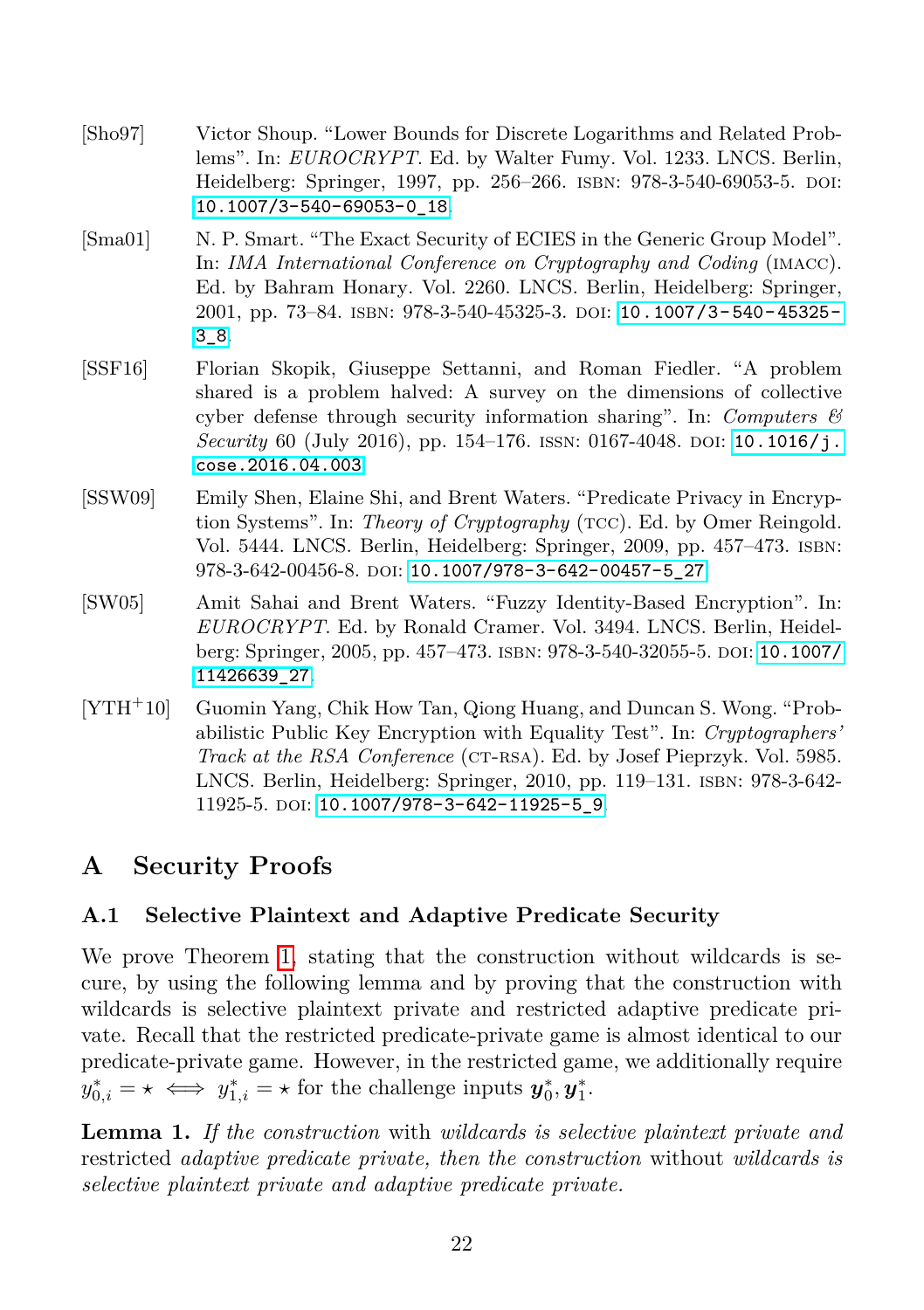*Proof.* First, let us look at the selective plaintext privacy. Assume A is a probabilistic polynomial time adversary, having a non-negligible advantage in winning the selective plaintext-privacy game without wildcards. It is clear that  $A$  is also an adversary that has an identical, non-negligible, advantage in winning the selective plaintext-privacy game with wildcards (however, it chooses not to use any). This contradicts with the given statement that no such adversary exists.

For the other part, assume that  $A$  is a probabilistic polynomial time adversary, making no wildcard queries, and having a non-negligible advantage in winning the predicate-privacy game. Note that  $A$  is also an adversary that has an identical, non-negligible, advantage in winning the predicate-privacy game with wildcards (however, it chooses not to use any). Specifically, since  $A$  chooses its challenge inputs without wildcards,  $A$  also satisfied the extra requirement in the restricted predicate-privacy game.  $\Box$ 

We now give a proof for both selective plaintext privacy as well as restricted predicate privacy for the construction with wildcards.

*Proof (sketch).* We first define the generic group model setting and all oracle interactions, including the oracles for encryption and token generation.

*Generic group model.* Let  $\phi_1, \phi_2, \phi_T$  be distinct random injective mappings from the domain  $\mathbb{Z}_p$  to  $\{0,1\}^{\kappa}$ , where  $\kappa > 3 \log p$ . We write  $\mathbb{G}_1$  for  $\{\phi_1(x)$  $x \in \mathbb{Z}_p$ ,  $\mathbb{G}_2$  for  $\{\phi_2(x) \mid x \in \mathbb{Z}_p\}$ , and  $\mathbb{G}_T$  for  $\{\phi_T(x) \mid x \in \mathbb{Z}_p\}$ . The adversary is given access to an oracle to compute the group actions on  $\mathbb{G}_1$ ,  $\mathbb{G}_2$ , and  $\mathbb{G}_T$ . Additionally, it is given access to an oracle capable of computing a non-degenerate bilinear map  $e: \mathbb{G}_1 \times \mathbb{G}_2 \to \mathbb{G}_T$ . Lastly, we also define a random oracle to model the hash function  $H: \{0, 1\} \to \mathbb{G}_1$ .

Instead of writing  $\phi_1(x)$ , we write  $g_1^x$ . Similarly, we write  $g_2^x$  for  $\phi_2(x)$ and  $e(g_1, g_2)^x$  for  $\phi_T(x)$ .

*Hash oracle H.* The challenger keeps track of oracle queries it received before by maintaining a table. If it has not received an oracle query for the value id before, it chooses a random value  $t_{\text{id}} \in \mathbb{Z}_p$  and stores this value in its table. It returns the value  $g_1^{t_{\text{id}}}$  to the querier.

*Game interactions.* The adversary's first interaction with the challenger is to receive the group parameters and the secret keys of the corrupted clients.

**Setup** The challenger chooses  $\alpha_i, \gamma_i \leftarrow R \mathbb{Z}_p^*$  and  $\beta_i \leftarrow R \mathcal{K}$  for  $1 \leq i \leq n$ , just like in the actual scheme. It also defines the secret keys  $\mathsf{usk}_i$  and master secret key msk according to the scheme.

**Corruptions** The adversary submits its choices for the corrupted clients  $\overline{I}$  to the challenger. In the selective plaintext-privacy game, the adversary additionally submits its challenge inputs  $(\mathsf{id}^*, \mathbf{x}_{0,I}^*, \mathbf{x}_{1,I}^*)$ . The challenger gives the secret keys  ${\sf usk}_{\overline{I}}$  of the corrupted clients to the adversary.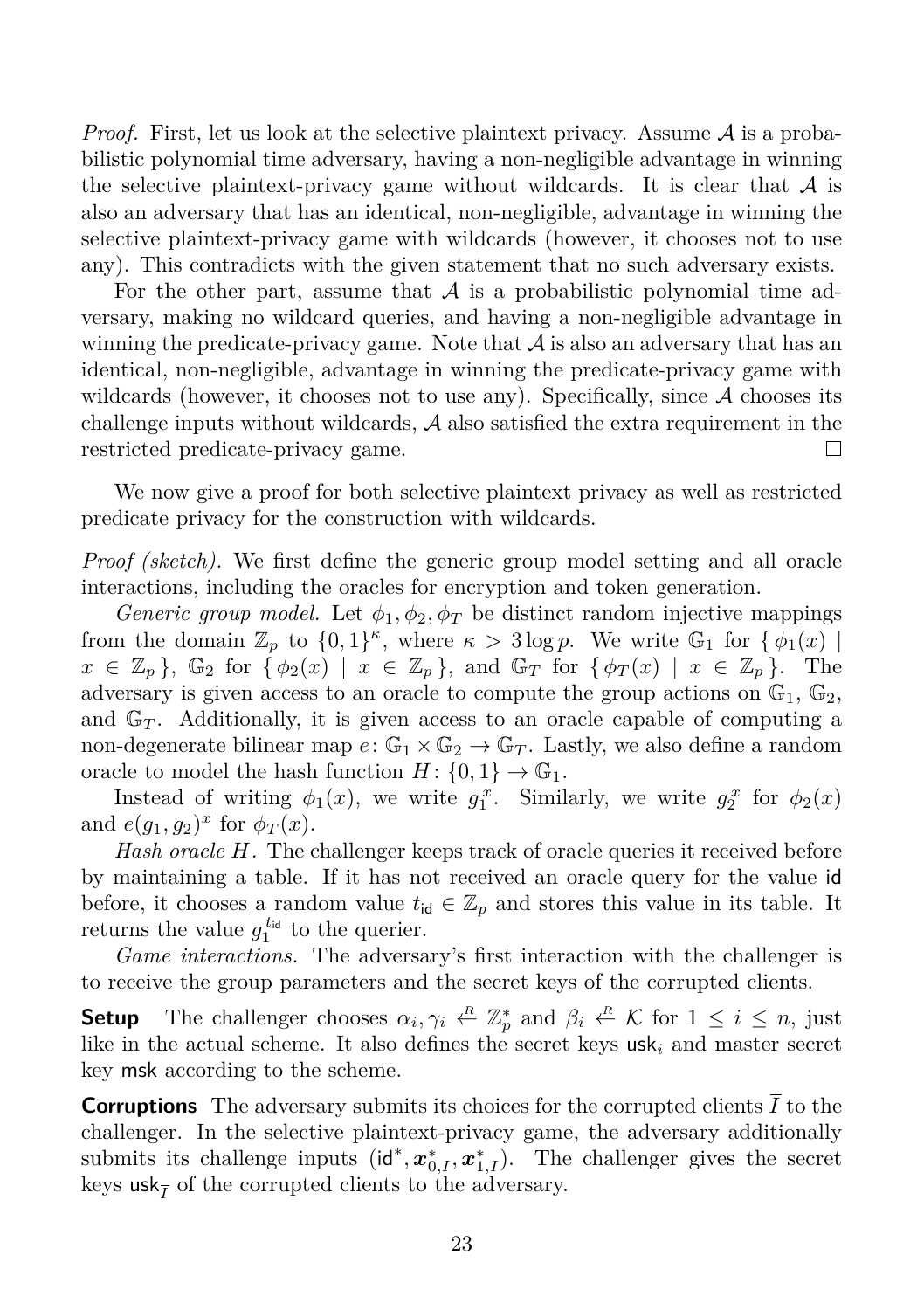**Queries** The adversary interacts with the challenger by asking the challenger to encrypt a messages or to generate a token for some predicate. To be able to refer to a specific query later on in the proof, we label every query with a query number. Let *j* represent this query number.

**Encrypt** The challenger answers valid Encrypt queries for a message  $x_i^{(j)}$  for client *i* and identifier  $\mathsf{id}^{(j)}$  similar as in the scheme. It chooses  $r_i^{(j)} \leftarrow \mathbb{Z}_p^*$ and returns the ciphertext  $ct_{i, id}^{(j)}$ ,

$$
\left(g_1^{t_{\mathrm{id}(j)}},g_1^{r_i^{(j)}},g_1^{\alpha_i\pi(\beta_i,x_i^{(j)})r_i^{(j)}}g_1^{t_{\mathrm{id}(j)}\gamma_i}\right).
$$

**GenToken**<sup>\*</sup> Token queries for  $y^{(j)}$  are answered according to the scheme as well. The challenger chooses  $u_i^{(j)} \leftarrow \mathbb{Z}_p^*$  for  $i \in S_{\mathbf{y}^{(j)}}$  and returns the token  $\mathsf{tk}_{\mathbf{y}}^{(j)}$ ,

$$
\left(\left\{g_2^{u_i^{(j)}},g_2^{\alpha_i\pi(\beta_i,y_i^{(j)})u_i^{(j)}}\mid i\in S_{\pmb{y}}\right\},\prod_{i\in S_{\pmb{y}}}g_2^{u_i^{(j)}\gamma_i}\right),
$$

to the adversary.

*Proof structure.* We prove both selective plaintext privacy and restricted adaptive predicate privacy through a series of hybrid games.

For selective plaintext privacy the number of games depends on the number of differentiating components of the challenge inputs – hence the *selective* game type. Let  $\overline{X}$  denote the set of indices where the components of  $\boldsymbol{x}_0^*$  differ from  $\boldsymbol{x}_1^*$ ,  $\overline{X} = \{ i \mid x_{0,i}^* \neq x_{1,i}^* \}.$  Let game *k* be identical to the original game, except that in the challenge phase now the first  $k-1$  components of  $\overline{X}$  in the returned challenge vector are chosen at random. Note that game  $k = 1$  is identical to the original game and that in game  $k = |\overline{X}|$  not even an unbounded adversary is able to gain an advantage in winning the game.

For restricted adaptive predicate privacy, we assume w.l.o.g. that  $y_{0,I}^* \neq y_{1,I}^*$ , because if  $y_{0,I}^* = y_{1,I}^*$ , the adversary would not be able to gain an advantage in the game since this implies  $y_0^* = y_1^*$ . Note that this means that the result of Match*?* with any allowed ciphertext vector will be false. We define game *k* identical to the original game, except that in the challenge phase now the first *k*− 1 components of the returned challenge vector are chosen at random. Note that game  $k = 1$  is identical to the original game and that in game  $k = n$  not even an unbounded adversary is able to gain an advantage in winning the game.

For both the selective plaintext-privacy as well as the restricted adaptive predicate-privacy game, we show that an adversary has at most an advantage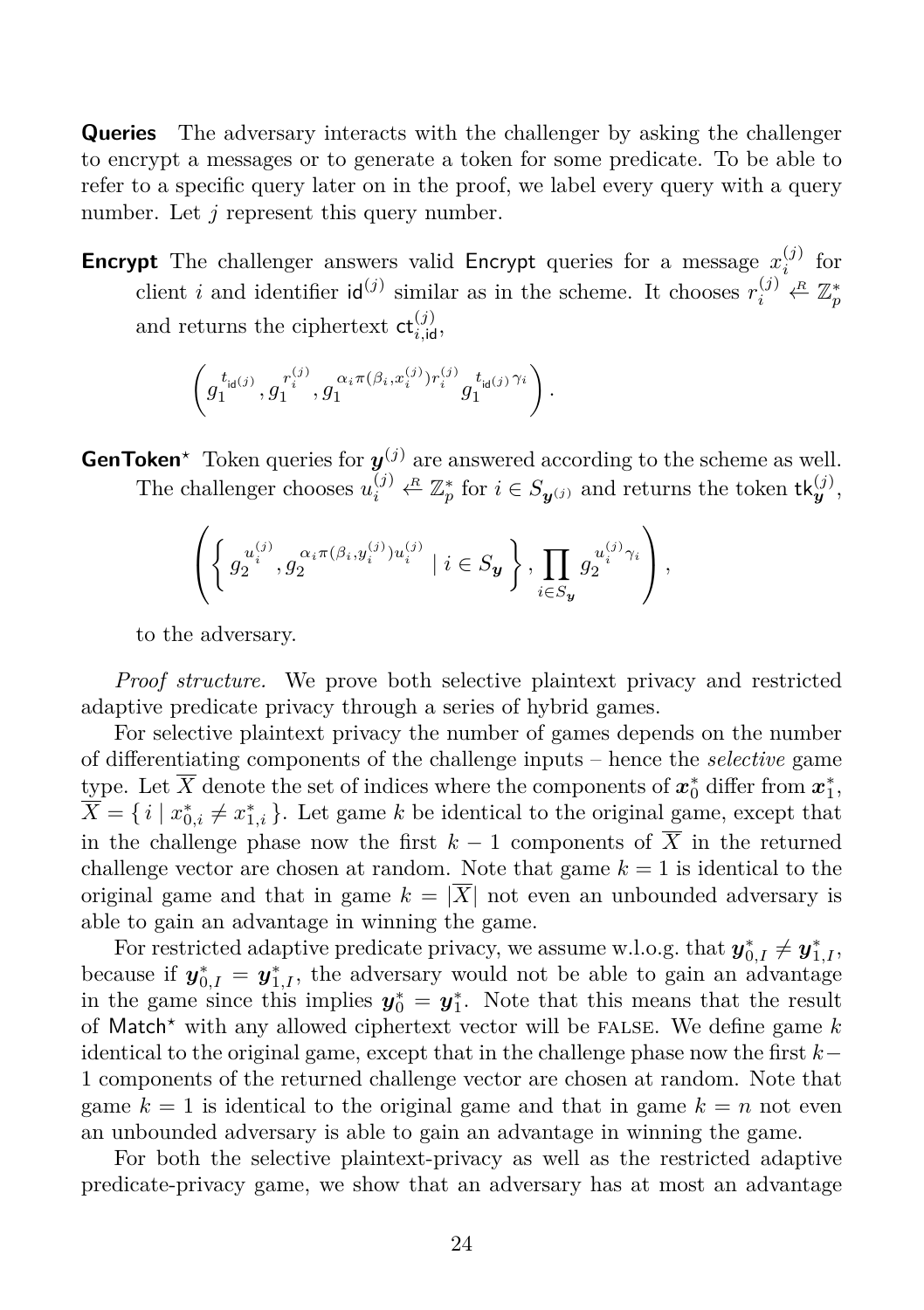of  $O(q^2/p)$  in distinguishing between game  $k$  and game  $k+1$ . Furthermore, we use another hybrid game to change to a real-or-random based challenge instead of a left-or-right based challenge. It is not difficult to see that an adversary gaining an advantage  $\epsilon$  in the left-or-right based game, gains an advantage of at least  $\frac{\epsilon}{2}$  in the real-or-random based game.

*Challenges.* Since we changed the game to a real-or-random based game, the challenge phase changes slightly. The challenger now chooses a bit  $b \stackrel{R}{\leftarrow} \{0,1\}$ that is used to determine whether to return the encryption of the submitted value or a random one. In case of the selective plaintext-privacy game, the adversary submits a vector  $x_I^{(c)}$  $I_I^{(c)}$  together with an identifier  $\mathsf{id}^{(c)}$  to the challenger. In case of the restricted predicate-privacy game, the adversary submits a vector  $y^{(c)}$  to the challenger. The challenger chooses values  $\nu_i, \nu'_i \stackrel{R}{\leftarrow} \mathbb{Z}_p^*$  for  $1 \leq i \leq n$ . For a ciphertext challenge it returns the challenge

$$
\mathsf{ct}_{\mathsf{Ch}} = \left\{ \left( g_1^{t_{\mathsf{id}^{(c)}}}, g_1^{\nu_i}, \mathsf{ct}'_{\mathsf{Ch},i} \right) \mid i \in I \right\},\
$$

where

$$
\operatorname{ct}_{\mathrm{Ch},k}'=\begin{cases}g_1^{\nu_k\alpha_k\pi(\beta_k,\nu_k')+t_{\operatorname{id}(c)}\gamma_k}&\text{if }b=0\\ g_1^{\nu_k\alpha_k\pi(\beta_k,x_k^{(c)})+t_{\operatorname{id}(c)}\gamma_k}&\text{if }b=1.\end{cases}
$$

For a token challenge, it returns the challenge

$$
\mathsf{tk}_{\mathsf{Ch}} = \left( \left\{ \left( g_2^{\nu_i}, \mathsf{tk}'_{\mathsf{Ch},i} \right) \mid i \in S_{\boldsymbol{y}} \right\}, \prod_{i \in S_{\boldsymbol{y}}} g_2^{\nu_i \gamma_i} \right),
$$

where, if  $k \in S_{\mathbf{y}}$ ,

$$
\operatorname{tk}'_{\operatorname{Ch},k} = \begin{cases} g_2^{\nu_k\alpha_k\pi(\beta_k,\nu'_k)} & \text{if } b = 0 \\ g_2^{\nu_k\alpha_k\pi(\beta_k,y_k^{(c)})} & \text{if } b = 1. \end{cases}
$$

*Indistinguishability.* We now show that an adversary has at most a negligible advantage of  $O(q^2/p)$  in distinguishing between game k and game  $k + 1$ , *i.e.*, it is unable to distinguish  $g_1^{\nu_k \alpha_k \pi(\beta_k, x_k^{(c)}) + t_{\text{id}(c)} \gamma_k}$  from  $g_1^{\nu'_k}$  for ciphertext challenges and  $g_2^{\nu_k \alpha_k \pi(\beta_k, y_k^{(c)})}$  $\frac{\nu_k \alpha_k \pi(\beta_k, y_k^{(c)})}{2}$  from  $g_2^{\nu'_k}$  for token challenges.

As is common in the generic bilinear group model [\[Sho97\]](#page-21-6), we consider the challenger keeping record of all group elements the adversary has. It does so by keeping lists  $P_{\mathbb{G},l}$  of linear polynomials in  $\mathbb{Z}_p$  for each of the groups  $\mathbb{G}_1$ ,  $\mathbb{G}_2$ ,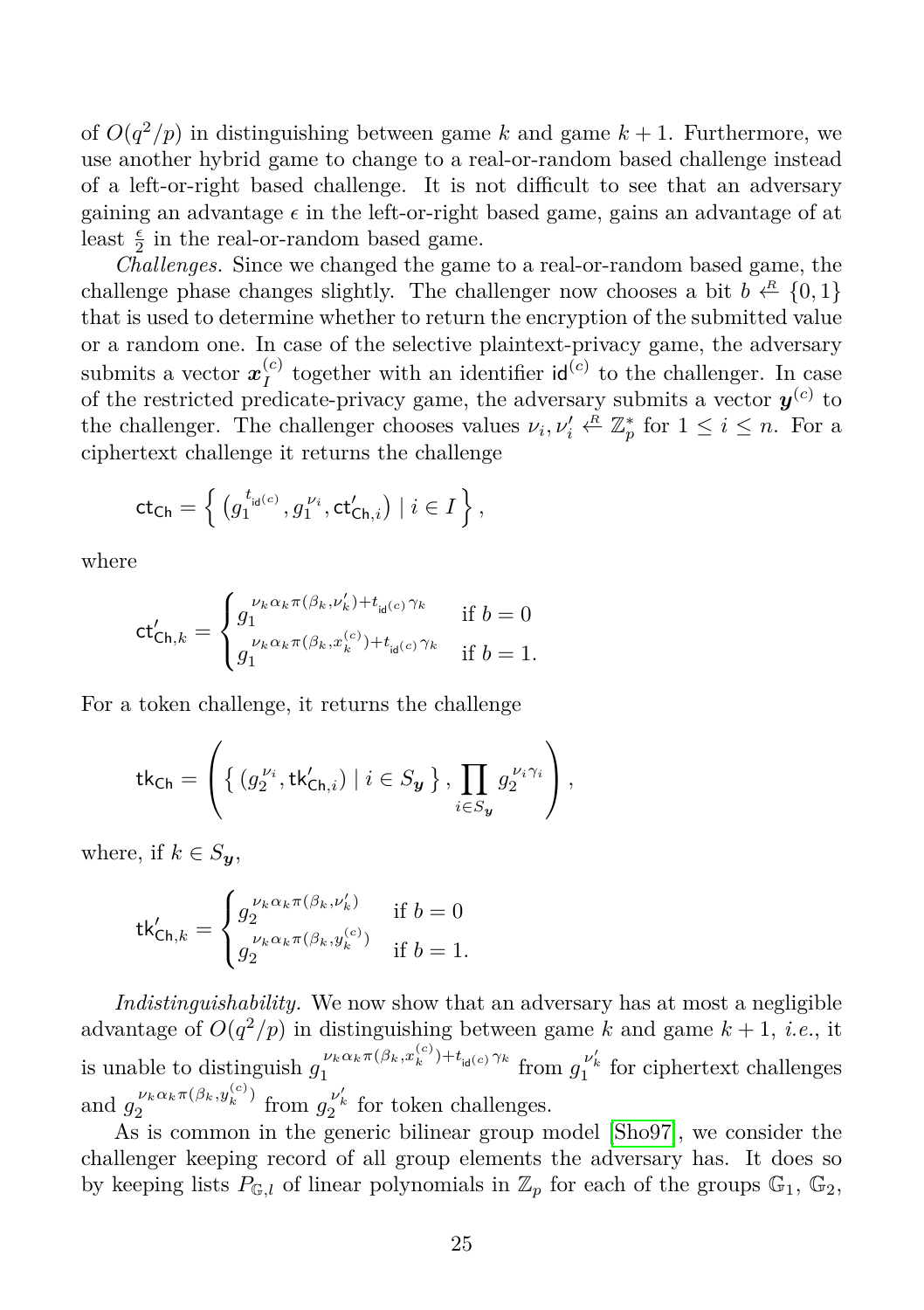and  $\mathbb{G}_T$ . These polynomials use indeterminates for  $\gamma_i$ ,  $\alpha_i \pi(\beta_i, c_i)$ , the  $t_{\mathsf{id}^{(j)}}$ 's,  $\alpha_i \pi(\beta_i, x_i^{(j)})$ 's,  $\alpha_i \pi(\beta_i, y^{(j)})$ 's,  $r_i^{(j)}$ 's, and the  $u_i^{(j)}$ 's.

To simplify our reasoning, we will only look at polynomials  $P_{\mathbb{G}_T,l}$  in  $\mathbb{G}_T$ . This is justified as we can transform any polynomial in  $\mathbb{G}_1$  or  $\mathbb{G}_2$  to a polynomial  $P_{\mathbb{G}_T,l}$ in G*<sup>T</sup>* through an additional query to the pairing oracle.

We can now say that the adversary wins the game if for a random assignment to all the indeterminates, any  $P_{\mathbb{G}_T,i} \neq P_{\mathbb{G}_T,j}$  evaluates to the same value. We will show that the adversary is not able to query for distinct polynomials  $P_{\mathbb{G}_T,i}$ ,  $P_{\mathbb{G}_T, j}$  such that, if the challenger plays the 'real' experiment and if the indeterminates get assigned with random values, they will evaluate to the same value, except for negligible probability. Then, by the Schwartz lemma [\[Sch80\]](#page-20-9) and the extended result of Shoup [\[Sho97\]](#page-21-6), we can bound this probability of  $P_{\mathbb{G}_T,i} \neq P_{\mathbb{G}_T,j}$ evaluating to the same value by  $O(q^2/p)$  if at most *q* group elements are given to the adversary.

In the case of a ciphertext challenge, we first have to bring the challenge response, which is an element of  $\mathbb{G}_1$ , to the target group  $\mathbb{G}_T$ . Since the adversary only has (linear combinations of) the elements  $g_2$ ,  $g_2^{u_i^{(j)}}$ ,  $g_2^{\alpha_i \pi(\beta_i, y_i^{(j)})u_i^{(j)}}$ , and  $\prod_{i \in S_{\boldsymbol{y}}} g_2^{u_i^{(j)} \gamma_i}$  $\mathbb{G}_2^{u_i^{(3)}\gamma_i}$  in  $\mathbb{G}_2$ , it can only bring the challenge to  $\mathbb{G}_T$  by pairing with one of these. Similarly, for token challenges, the adversary can only pair with the elements  $g_1, g_1^{t_{\text{id}}(j)}, g_1^{r_i^{(j)}}, \text{or } g_1^{\alpha_i \pi(\beta_i, x_i^{(j)}) r_i^{(j)} + t_{\text{id}}(j) \gamma_i}$  in  $\mathbb{G}_1$ .

The resulting polynomials for these challenge responses are summarized in Table [1.](#page-26-0) Since the group elements are represented by uniformly independent values, the adversary can only distinguish between game  $k$  and game  $k + 1$ with more than a negligible advantage if it can construct at least one of the polynomials in this table.

*Linear combinations.* We now argue that the adversary cannot construct any of these challenges by looking at the components it has. We summarize the polynomials the adversary has access to, again by only looking at the elements in the target group  $\mathbb{G}_T$ , in Table [2.](#page-26-1) We have to show that no linear combination of the polynomials in Table [2](#page-26-1) equals any of the polynomials in Table [1.](#page-26-0)

First, we look at the target queries for a ciphertext challenge to prove selective plaintext privacy and restricted adaptive predicate privacy without static corruptions. Later, we will explain that the construction is indistinguishable if we allow for static corruptions as well.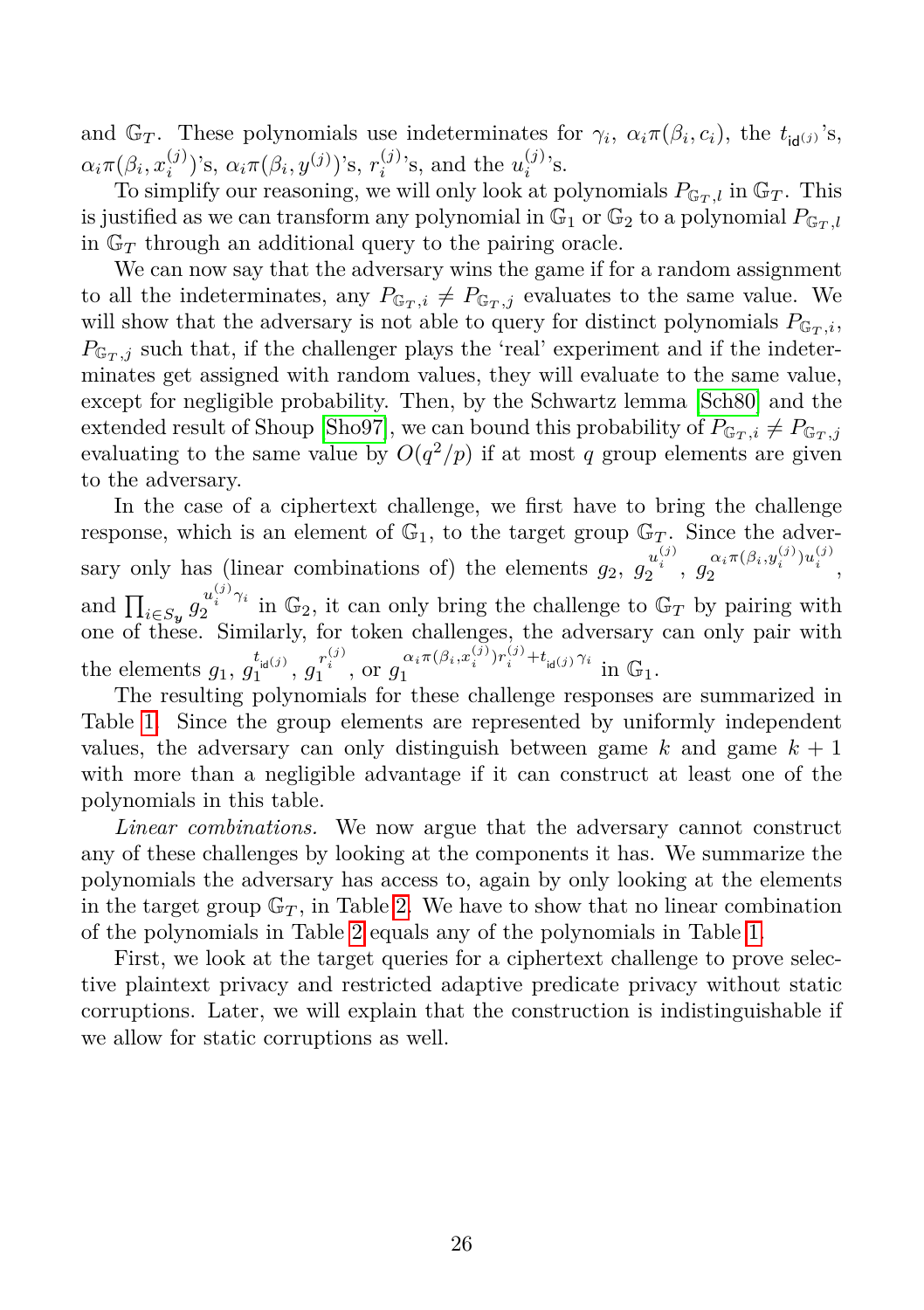| Ciphertext challenge                                                                                                                                                                                                                                         |                                                                                      |
|--------------------------------------------------------------------------------------------------------------------------------------------------------------------------------------------------------------------------------------------------------------|--------------------------------------------------------------------------------------|
| $\nu_k \alpha_k \pi(\beta_k, x_k^{(c)}) + t_{\mathsf{id}^{(c)}} \gamma_k$                                                                                                                                                                                    | $u_i^{(j)}(\nu_k \alpha_k \pi(\beta_k, x_k^{(c)}) + t_{\mathsf{id}^{(c)}} \gamma_k)$ |
| $\overline{u_i^{(j)}\alpha_i\pi(\beta_i,y_i^{(j)})(\nu_k\alpha_k\pi(\beta_k,x_k^{(c)})+t_{\mathsf{id}^{(c)}}\gamma_k)\ \big \ \ (\nu_k\alpha_k\pi(\beta_k,x_k^{(c)})+t_{\mathsf{id}^{(c)}}\gamma_k)\sum\nolimits_{i\in S_{\mathsf{u}(i)}}u_i^{(j)}\gamma_i}$ |                                                                                      |
| Token challenge                                                                                                                                                                                                                                              |                                                                                      |
| $\nu_k \alpha_k \pi(\beta_k, y^{(c)}_k)$<br>$t_{\mathsf{id}} \nu_k \alpha_k \pi(\beta_k, y_k^{(c)})$                                                                                                                                                         |                                                                                      |
| $r_i^{(j)} \nu_k \alpha_k \pi(\beta_k, y_k^{(c)}) \ \Big  \ \left( r_i^{(j)} \alpha_i \pi(\beta_i, x_i^{(j)}) + t_{\mathsf{id}} \gamma_i \right) \nu_k \alpha_k \pi(\beta_k, y_k^{(c)})$                                                                     |                                                                                      |

<span id="page-26-1"></span><span id="page-26-0"></span>Table 1: Target polynomials in both indistinguishability games.

11  $t_{\mathsf{id}^{(j)}}$  $\binom{(j')}{i'} t_{\mathsf{id}^{(j)}}$  $r$  and  $r$  $u_{i^\prime}^{(j^\prime)}r_i^{(j)}$ (*j*) *i* $r_i^{(j)} \alpha_i \pi(\beta_i, x_i^{(j)}) +$  $\frac{t_{\rm ic}}{t_{\rm i}^2}$ (*j*) *γ<sup>i</sup>u*  $\begin{array}{c|c}\n\sqrt{(j')} & u \\
\sqrt{(j')} & \sqrt{(j')} & u\n\end{array}$  $\int u_{i'}^{(j')} \alpha_{i'} \pi(\beta_{i'}, y_{i'}^{(j')}) t_{\mathsf{id}^{(j)}}$  $\vert u \vert$  $u_i, r_i$   $u_i$  $\overline{u^{(j')}_{i'}\alpha_{i'}\pi(\beta_{i'},y^{(j')}_{i'})}$ (*j i*00 $(r_i^{(j)}$  $\alpha_i^{(j)} \alpha_i \pi(\beta_i, x_i^{(j)})$  $\frac{(j)}{i}$  +  $t_{\mathsf{id}^{(j)}} \gamma_i$  $u_{i'}^{(j')}$  $\sum_{i' \in S_{\bm{y}^{(j')}}} u_{i'}^{(j)}$  $\phi^{(j')}\alpha_{i'}\pi(\beta_{i'},y_{i'}^{(j')})$  $\sum_{i' \in S_{y^{(j')}}}$  $\frac{f^{(j)}}{f^{(j)}}\gamma_{i'}$ *u*<sub>*i'*</sub></sub>  $\alpha_{i'}\pi(\beta_{i'}, y_{i'}^{(j')})r_i^{(j)}$ *u*  $r \mid r_i$  $\sum_{i' \in S_{\boldsymbol{y}}(j')}$  $(r_i^{(j)}\alpha_i\pi(\beta_i, x_i^{(j)})$  $(r_i^{(j)} \alpha_i \pi(\beta_i, x_i^{(j)}) +$  $x_i^{(J)}$  +  $t_{\text{ic}}$ (*j*) *γ<sup>i</sup>*J  $\frac{(j')}{i'}\gamma_i$ ) $\prime$   $\vert t_{\mathsf{id}^{(j)}}$ *u*  $\overline{\left(j'\right)}$ )(*j*) *i u*  $\overline{(j'}_i)$  $(\frac{j^{\prime}}{\prime})_{\gamma_{i^{\prime}}}$  $(a_i^{(j)}\alpha_i\pi(\beta_i, x_i^{(j)}) +$  $t_{\mathsf{ic}}$ (*j*) *γ<sup>i</sup>* $\sum_{i' \in S_{\bm y^{(j')}}}$ *u*(*j*)*iγ<sup>i</sup>*0

Table 2: Elements the adversary can query for in an indistinguishability game (up to linear combinations).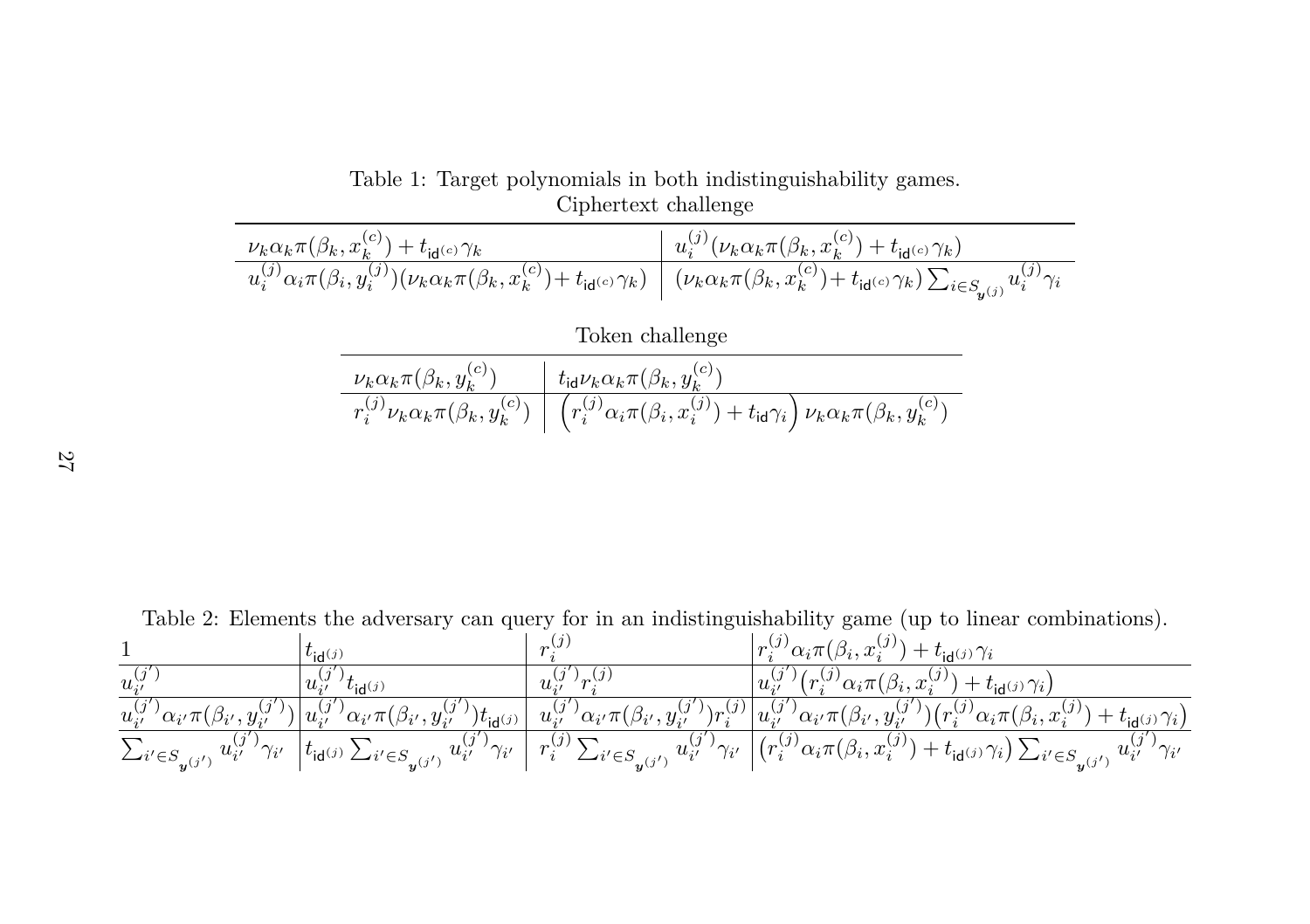*Plaintext privacy.* Observe that all polynomials for the ciphertext challenges contain  $t_{\mathsf{id}^{(c)}} \gamma_k$ . This means that we only have to consider the forth column of Table [2](#page-26-1) and the polynomial  $t_{\mathsf{id}} \sum_{i' \in S_{\mathbf{y}^{(j')}}} u_{i'}^{(j')}$  $\hat{v}^{(j)}_i$ <sup>2</sup> $\gamma_{i'}$ . However, we require  $t_{\text{id}(j)} = t_{\text{id}(c)}$ , but we do not have any of the elements in the fourth column like this: If  $t_{\text{id}(i)} = t_{\text{id}(i)}$ , the adversary has requested an illegal query by using the challenge identifier  $\mathsf{id}^{(c)}$  in a query phase. Therefore, only the polynomial  $t_{\mathsf{id}^{(c)}}\sum_{i'\in S_{\bm y^{(j')}}}u_{i'}^{(j')}$  $(i')\gamma_{i'}$  can be used, where the token query for  $y^{(j')}$  does not contain a wildcard in position  $k$ . This, in its turn, implies that the target ciphertext  $\mathop{\rm challenge}$  has to contain exactly  $t_{\mathop{\rm id}\nolimits^{(c)}}u_k^{(j')}$  $\left(\frac{f}{k}\right)^{j}$ <sub>*k*</sub>. Let  $y^{(\lambda)}$  be an arbitrary queried vector such that  $y_k^{(\lambda)}$  $k_k^{(A)} \neq \star$ . Now, by looking at Table [1,](#page-26-0) we conclude that we are left proving that no linear combination of the polynomials in Table [2](#page-26-1) can form either  $u_k^{(\lambda)}$  $\binom{\lambda}{k}(\nu_k \alpha_k \pi(\beta_k, x_k^{(c)})$  $h_k^{(c)}$ ) +  $t_{\mathsf{id}^{(c)}\gamma_k}$ ) or  $u_k^{(\lambda)}\alpha_k \pi(\beta_k, y_k^{(\lambda)})$  $(\nu_k^{(\lambda)})(\nu_k \alpha_k \pi(\beta_k, x_k^{(c)})$  ${k^{(c)}\choose k} + t_{\sf id}$ <sub>(*c*)</sub>  $\gamma_k$ ). The polynomial  $t_{\mathsf{id}^{(c)}} u_k^{(\lambda)}$ 

 $\sum_{i \in S} f_i(\lambda) \gamma_k$  can be constructed using  $t_{\mathsf{id}^{(c)}} \sum_{i \in S_{\mathbf{y}(\lambda)} \setminus \{k\}} u_i^{(\lambda)} \gamma_i$ . Now, to cancel this summed term, we look at Table [2](#page-26-1) and see that summing  $u_{i^{\prime}}^{(j^{\prime})}$  $\binom{(j')}{i'} (r_i^{(j)} \alpha_i \pi(\beta_i, x_i^{(j)}) + t_{\mathsf{id}^{(j)}} \gamma_i)$  for  $j = c, j' = \lambda$ , and  $i = i'$  is the only suitable polynomial. However, this introduces a new term  $\sum_{i \in S_{\bm y}(\lambda) \setminus \{k\}} u_i^{(\lambda)} \nu_i \alpha_i \pi(\beta_i, x_i^{(c)})$ . In Table [2](#page-26-1) we only find  $u_{i'}^{(j')}$  $\alpha_{i'}^{(j')}$   $\alpha_{i'}$   $\pi(\beta_{i'}, y_{i'}^{(j')})$  $\binom{(j')}{i'}$  that can be used to cancel this

new term. Setting 
$$
j = c
$$
,  $j' = \lambda$ , and  $i = i'$ , and summing results in  
\n
$$
\sum_{i} u_i^{(\lambda)} \alpha_i \pi(\beta_i, y_i^{(\lambda)}) \nu_i.
$$

$$
\sum_{i \in S_{\bm{y}(\lambda)} \setminus \{k\}} u_i^{(\lambda)} \alpha_i \pi(\beta_i, y_i^{(\lambda)}) \nu_i
$$

Therefore, if the adversary queried for a token  $y^{(\lambda)}$  where index k is not a wildcard and where

<span id="page-27-0"></span>
$$
y_i^{(\lambda)} = x_i^{(c)} \text{ for all } i \in S_{\mathbf{y}^{(\lambda)}} \setminus \{k\},\tag{1}
$$

it can cancel this most recent introduced term as well. Now, the adversary has constructed the polynomial  $u_k^{(\lambda)}$  $\chi^{(\lambda)}_k t_{\text{id}}(c) \gamma_k$  and so it is left to construct either  $u_k^{(\lambda)}$ *k*<sup>*ν*</sup> $\nu_k \alpha_k \pi(\beta_k, x_k^{(c)})$  $\binom{c}{k}$  or  $u_k^{(\lambda)} \alpha_k \pi(\beta_k, y_k^{(\lambda)})$ *k*<sup>(λ)</sup>) $\nu_k \alpha_k \pi(\beta_k, x_k^{(c)})$  $k^{(c)}$ ). We claim that neither is possible.

Looking at Table [2](#page-26-1) again, we see that only polynomial  $u_{i'}^{(j')}$  $\alpha_{i'}^{(j')}$  $\alpha_{i'}$ π $(\beta_{i'}, y_{i'}^{(j')}$  $(r_i^{(j')})r_i^{(j)},$ for  $j = c, j' = \lambda, i = i' = k$ , and  $y_k^{(\lambda)} = x_k^{(c)}$  $k^{(c)}$ , is suitable to construct the polynomial  $u_k^{(\lambda)}$  $\frac{d^{( \lambda)}_k}{k} \nu_k \alpha_i \pi(\beta_i, x_k^{(c)})$  $k<sup>(c)</sup>$ ). This means that we require both Equation [\(1\)](#page-27-0) and  $y_k^{(\lambda)} = x_k^{(c)}$  $\mathbf{F}_k^{(c)}$  to hold. However, this implies that  $\mathsf{Match}^{\star}(\boldsymbol{x}^{(c)}, \boldsymbol{y}^{(\lambda)}) = \text{TRUE}$ and such a query for vector  $y^{(\lambda)}$  is not allowed in the real-or-random game.

We try to construct the polynomial  $u_k^{(\lambda)} \alpha_k \pi(\beta_k, y_k^{(\lambda)})$ *k*<sup>(λ)</sup>) $\nu_k \alpha_k \pi(\beta_k, x_k^{(c)})$  $\binom{c}{k}$  by look-ing at Table [2.](#page-26-1) We find the polynomial  $u_{i'}^{(j')}$  $\alpha_{i'}^{(j')}$  $\alpha_{i'}$ π $(\beta_{i'}, y_{i'}^{(j')}$  $(r_i^{(j')}) (r_i^{(j)} \alpha_i \pi(\beta_i, x_i^{(j)}) +$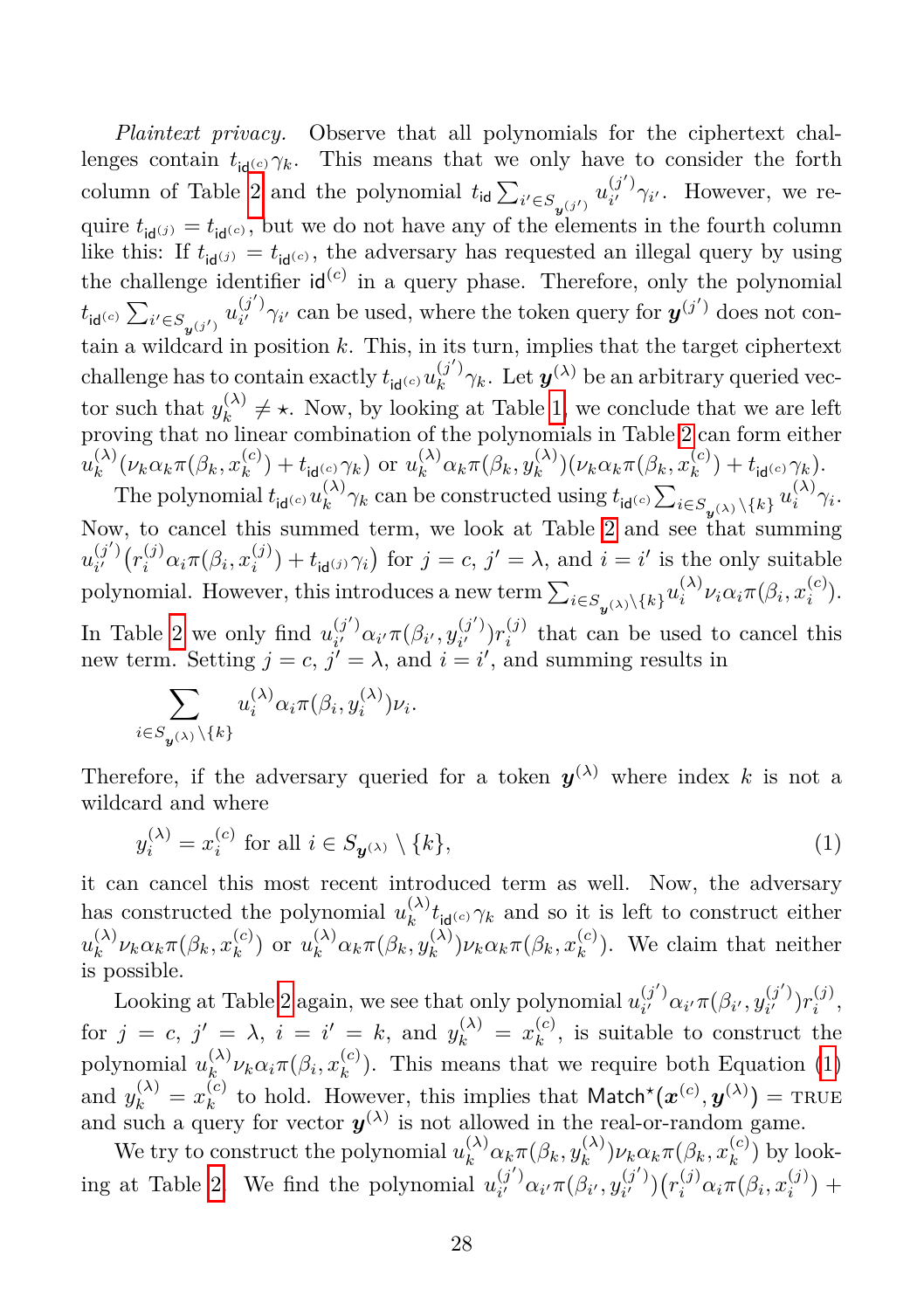$t_{\mathsf{id}^{(j)}} \gamma_i$  for  $j = c, j' = \lambda, i = i' = k$  as the only suitable candidate to cancel the term. This, however, introduces the new term  $u_k^{(\lambda)} \alpha_k \pi(\beta_k, y_k^{(\lambda)}) t_{\mathsf{id}^{(c)}} \gamma_k$ , which *k* can only be canceled by  $u_k^{(\lambda)} \alpha_k \pi(\beta_k, y_k^{(\lambda)})$  $(\nu_k \alpha_k \pi(\beta_k, x_k^{(c)})$  $f_k^{(c)}$  +  $t_{\mathsf{id}_{(c)}} \gamma_k$  again. This reintroduces the original term that we wanted to construct. This means that we always have a term that we cannot cancel out, therefore we conclude that the adversary cannot construct this polynomial either.

Combining all results, we conclude that there is no linear combination and thus that the construction is selective plaintext private without static corruptions.

*Restricted adaptive predicate privacy.* We now look at the target queries for a token challenge. We can only construct  $\nu_k \alpha_k \pi(\beta_k, y_k^{(c)})$ *k*<sup>(*c*)</sup>) using  $u_k^{(j')}\alpha_k \pi(\beta_k, x_k^{(j)})$  $\binom{J}{k}$ where we require  $j' = c$  and  $x_k^{(j)} = y_k^{(c)}$  $k<sup>(c)</sup>$ . These polynomials only occur in the last column of Table [2.](#page-26-1) However, the first cell in the column cannot be used as it does not contain indeterminates of the type *u*. The third and last cell, on the other hand, contain indeterminates that the adversary does not have access to,  $\alpha_k \pi(\beta_k, y_k^{(c)})$  $\chi_k^{(c)}$ ), or can never cancel,  $\gamma_i \gamma_{i'}$ . Therefore, only the second cell for  $i = i' = k$  and  $j' = c$ ,  $\nu_k (r_k^{(j)} \alpha_k \pi(\beta_k, x_k^{(j)})$  $f_k^{(j)}$  +  $t_{\mathsf{id}^{(j)}} \gamma_k$ , seems to be a suitable candidate.

Let the  $\lambda$ th query be an arbitrary ciphertext query where  $x_k^{(\lambda)} = y_k^{(c)}$  $\mathbf{v}_k^{(c)}$ , now if we use this polynomial, we introduce the new term  $\nu_k t_{i,d(\lambda)} \gamma_k$ . Looking at Ta-ble [2,](#page-26-1) we see that the only way to cancel this term is to use  $t_{\mathsf{id}^{(\lambda)}} \sum_{i \in S_{\mathbf{y}^{(c)}}} u_i^{(c)} \gamma_i$ . The additionally introduced terms can be canceled with  $u_{i'}^{(j')}$  $\int_{i'}^{(j')} (r_i^{(j)} \alpha_i \pi(\beta_i, x_i^{(j)}) +$  $t_{\mathsf{id}^{(j)}} \gamma_i$  for  $i = i'$ ,  $j = \lambda$ , and  $j' = c$ . However, this again introduces the polynomial  $\sum_{i \in S_{\mathbf{y}(c)} \backslash \{k\}} u_i^{(c)} r_i^{(\lambda)} \alpha_i \pi(\beta_i, x_i^{(\lambda)})$ , which can only be canceled by  $u_{i'}^{(j')}$  $\alpha_{i'}^{(j')}$  $\alpha_{i'} \pi(\beta_{i'}, y_{i'}^{(j')})$  $j' = \lambda$ , where we require  $x_i^{(\lambda)} = y_i^{(c)}$  for all  $i \in S_{\mathbf{y}^{(c)} \setminus \{k\}}$ . Combining this requirement with the requirement we made earlier, that  $x_k^{(\lambda)} = y_k^{(c)}$  $k_k^{(c)}$ , means that the adversary has to query for a ciphertext  $\mathbf{x}^{(\lambda)}$  such that  $\text{Match}^{\star}(\mathbf{x}^{(\lambda)}, \mathbf{y}^{(c)}) = \text{TRUE.}$  Since this is not allowed in the game, we conclude that no token challenge can be made from a linear combination of the elements the adversary can query for.

*Corruptions.* We claim that, since we have proven the construction secure *without* corruptions and since the construction uses distinct, uncorrelated, encryptions keys usk*<sup>i</sup>* for every client *i*, the construction is also secure under static corruptions. To see this, observe that the indistinguishability notion under static corruptions only guarantees indistinguishability of the uncorrupted vector components. This means that we can ignore the corrupted vector components and only require the adversary cannot learn the encryption key of client *j* if it learned